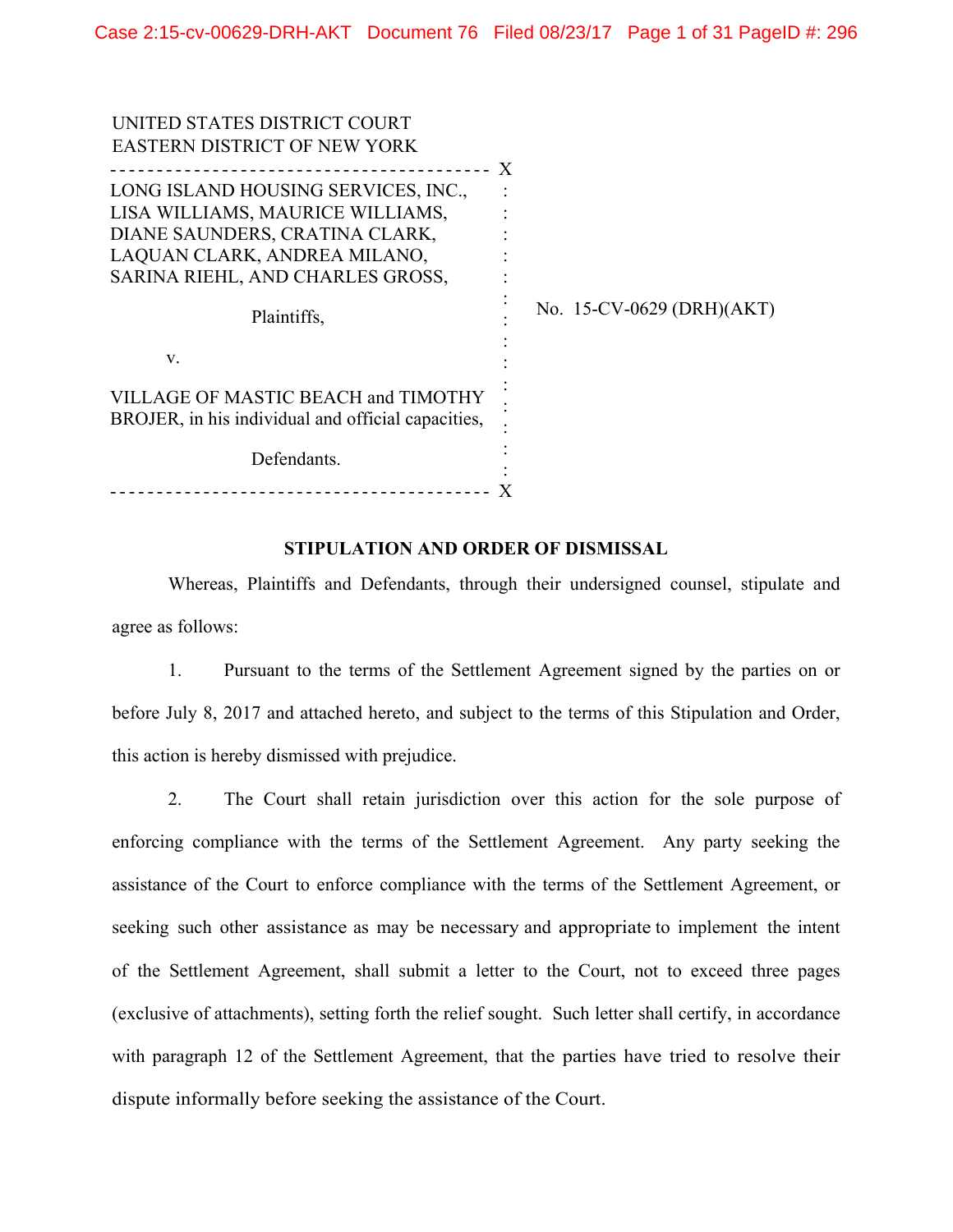3. The jurisdiction of this Court for the limited purpose set forth herein shall terminate three years from entry of this Stipulation and Order or upon final dissolution of the Village of Mastic Beach (the "Village"), whichever is sooner. Upon final dissolution of the Village (provided such dissolution occurs within three years of entry of this Stipulation and Order), the Village shall promptly notify the Court by letter.

[*Signature Page to Follow*]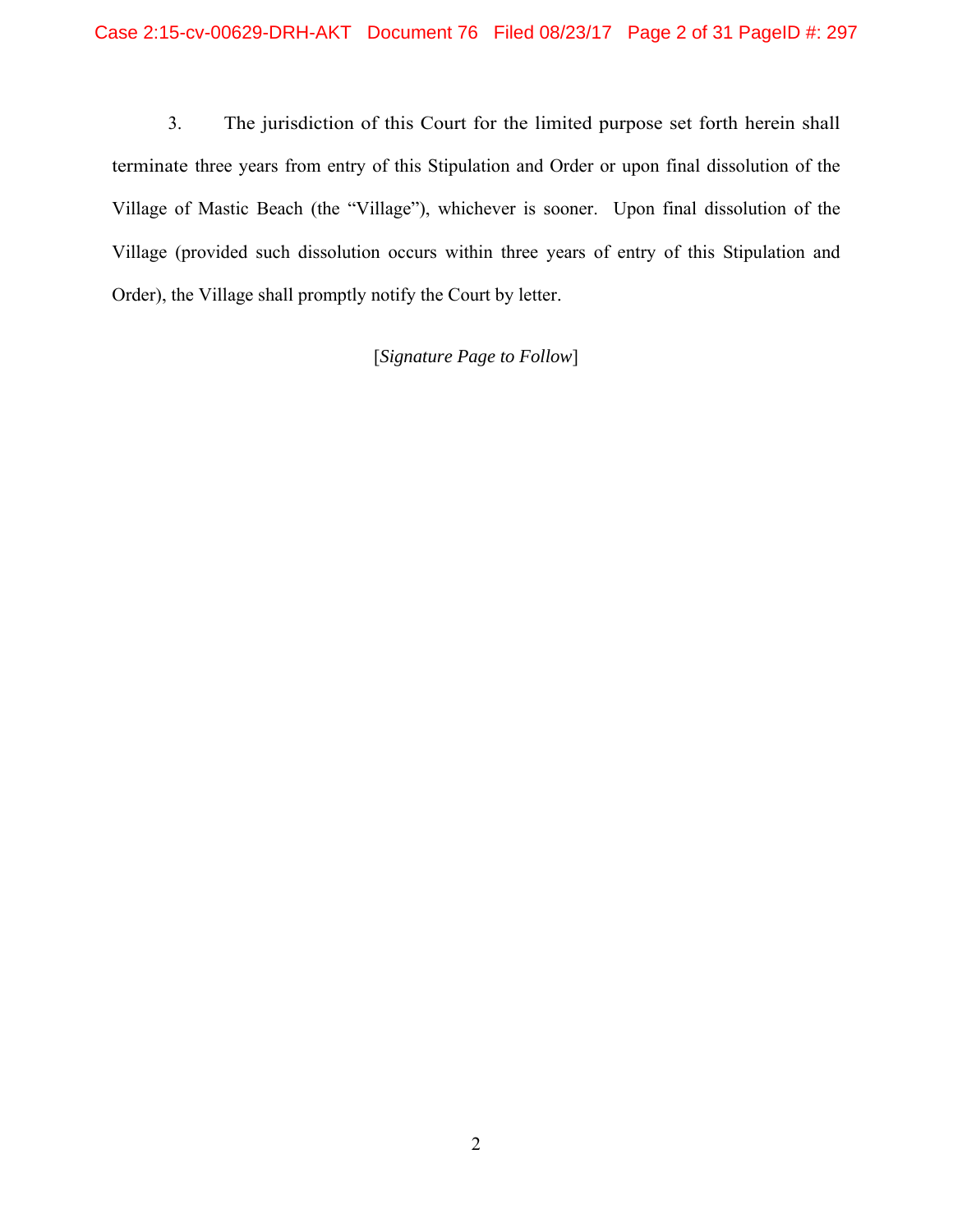Dated: July 17, 2017

**COOLEY LLP** 

Bv:

Joseph M. Drayton Jennifer Lerner Kara C. Wilson 1114 Avenue of the Americas New York, NY 10036 Tel: (212) 479-6000 Fax: (212) 479-6275

LAWYERS' COMMITTEE FOR CIVIL RIGHTS UNDER LAW Joseph D. Rich (admitted pro hac vice) Mateya B. Kelley (admitted pro hac vice) Thomas S. Silverstein (admitted pro hac vice) 1401 New York Avenue, N.W., Suite 400 Washington, D.C. 20005 Tel: (202) 662-8600 Fax: (202) 783-0857

Brian Corman (admitted pro hac vice) Cohen Milstein Sellers & Toll PLLC 1100 New York Avenue, NW, Suite 500 Washington, DC 20005  $T: (202)$  408-4600 F: (202) 408-4699 bcorman@cohenmilstein.com

**Attorneys for Plaintiffs** 

**SOKOLOFF STERN LLP** 

 $\rm{By}$  /2

Brian S. Sokoloff Mark A. Radi 179 Westbury Avenue Carle Place, NY 11514  $(516)$  334-4500 Attorneys for Defendant Village of Mastic Beach

# DEVITT SPELLMAN BARRETT, LLP

By:

David H. Arntsen Joshua S. Shteierman 50 Route 111 Smithtown, NY 11787  $(631)$  724-8833 Attorneys for Defendant Timothy Brojer

 $\frac{1}{\epsilon}$ 

It is so ORDERED this day of  $\frac{3.2017}{a}$ 

Honorable Denis R. Hurley United States District Judge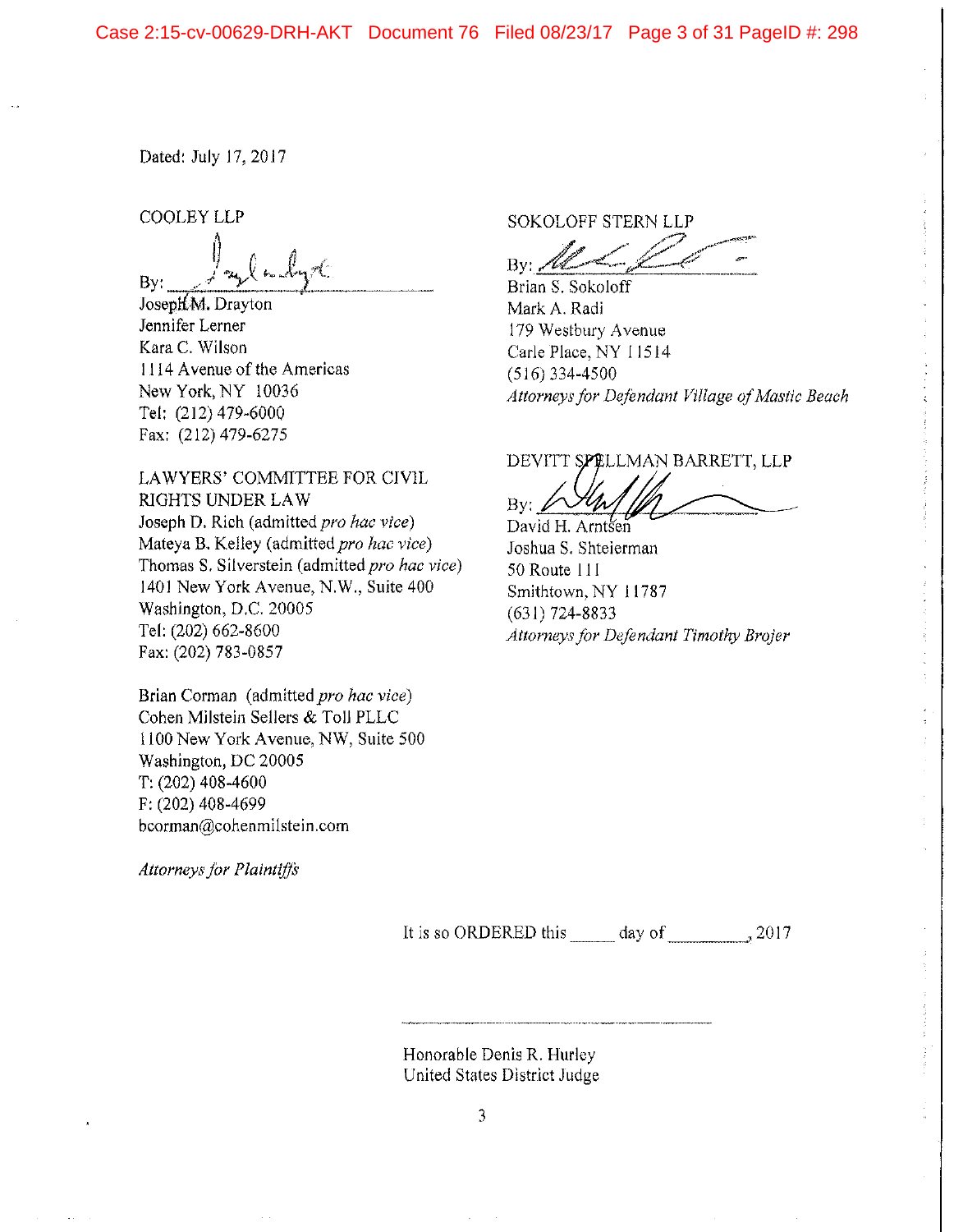| <b>EASTERN DISTRICT OF NEW YORK</b>                                                       |   |                           |
|-------------------------------------------------------------------------------------------|---|---------------------------|
|                                                                                           | X |                           |
| LONG ISLAND HOUSING SERVICES, INC.,                                                       |   |                           |
| LISA WILLIAMS, MAURICE WILLIAMS,                                                          |   |                           |
| DIANE SAUNDERS, CRATINA CLARK,                                                            |   |                           |
| LAQUAN CLARK, ANDREA MILANO,                                                              |   |                           |
| SARINA RIEHL, AND CHARLES GROSS,                                                          |   |                           |
| Plaintiffs,                                                                               |   | No. 15-CV-0629 (DRH)(AKT) |
| V.                                                                                        |   |                           |
| VILLAGE OF MASTIC BEACH and TIMOTHY<br>BROJER, in his individual and official capacities, |   |                           |
| Defendants.                                                                               |   |                           |
| _____________________________                                                             |   |                           |

UNITED STATES DISTRICT COURT

#### SETTLEMENT AGREEMENT

This Settlement Agreement ("Settlement Agreement") is entered into by and between Plaintiffs Long Island Housing Services ("LIHS"), Lisa Williams, Maurice Williams, Diane Saunders, Cratina Clark, LaQuan Clark, Andrea Milano, Sarina Riehl, and Charles Gross (together, "Plaintiffs") in the above-captioned matter ("Action"), on the one hand, and Defendant Village of Mastic Beach ("Village") and Defendant Timothy Brojer ("Brojer" and together with the Village, "Defendants") on the other hand (together, the "Parties"), by and through their representative counsel.

WHEREAS the Parties are jointly interested in the lawful enforcement of various housing codes within the Village that protects residents' rights under the Due Process and Equal Protection Clauses of the Fourteenth Amendment to the United States Constitution, the Fair Housing Act, and state and local civil rights laws; and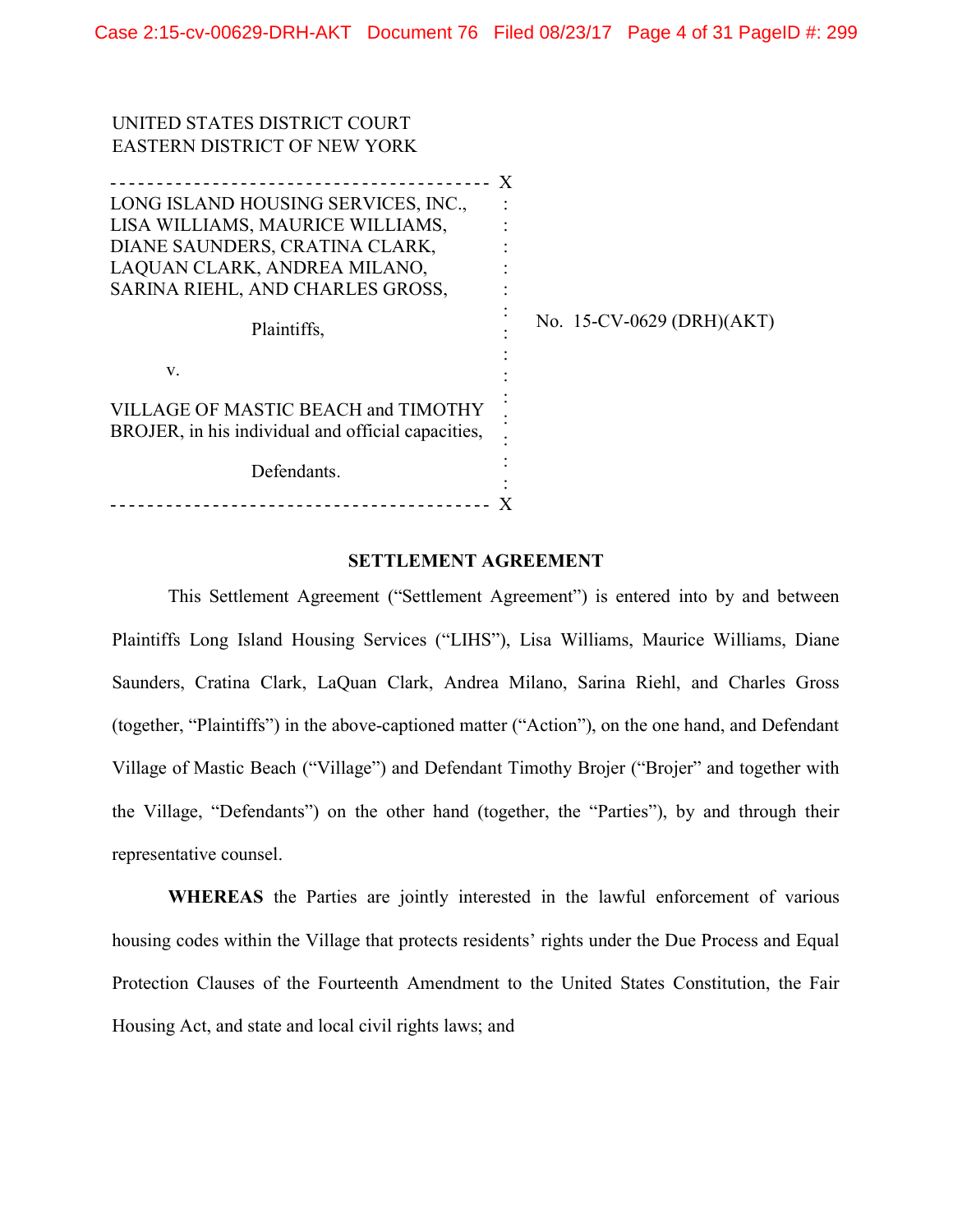WHEREAS Plaintiffs commenced the Action against Defendants in the United States District Court for the Eastern District of New York (the "Court") on February 9, 2015, alleging various violations of the Due Process and Equal Protection Clauses of the Fourteenth Amendment to the United States Constitution, the Fair Housing Act, and Suffolk County Human Rights Law; and

WHEREAS Defendants have denied any wrongdoing or liability in this Action as set forth in the Complaint and, by entering into this Settlement Agreement, do not admit any such wrongdoing or liability or that plaintiffs suffered any damages as a result of defendants' alleged conduct; and

WHEREAS on November 16, 2016, the voters of the Village voted to dissolve the Village, but the Village is not yet formally dissolved; and

WHEREAS the Parties desire to avoid incurring any further time, costs and expenses, wish to avoid the uncertainty and expense of litigation, and wish to resolve amicably all issues embraced in this Action without resort to further litigation; and

WHEREAS, in consideration of the covenants and undertakings set forth herein and, intending to be legally bound thereby, the Parties agree to the terms of this Settlement Agreement;

Now, therefore, IT IS HEREBY AGREED as follows:

1. The obligations under this Settlement Agreement shall commence on the date this Settlement Agreement has been executed by all Parties (the "Effective Date") and shall continue for a term of three years from the Effective Date or until final dissolution of the Village, whichever is sooner.

2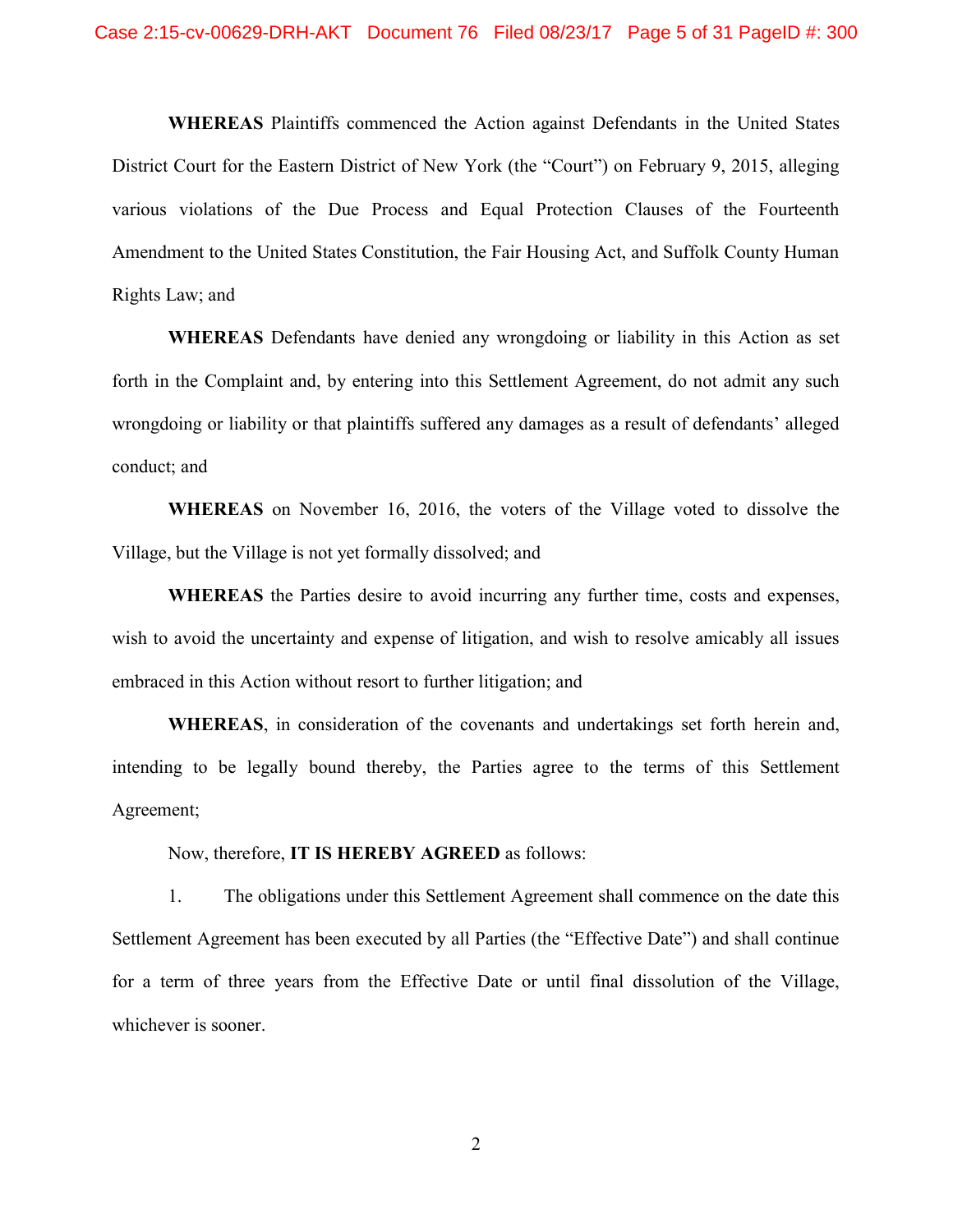2. Upon execution of this Settlement Agreement, the Parties shall also execute the Stipulation and Order of Dismissal, attached as Exhibit A hereto, which provides for the dismissal of all claims in this Action with prejudice, but allows the Court to retain jurisdiction of his Action for the limited purpose of interpretation and enforcement of the terms of the Settlement Agreement.

3. The Village shall pay Plaintiffs, on behalf of all defendants, the total amount of \$387,500 in full and final settlement and satisfaction of all Plaintiffs' claims, including attorneys' fees and costs (the "Settlement Amount"). Promptly following the Effective Date, the Village shall cause the Settlement Amount to be paid into escrow to Cooley LLP. The Village shall use its reasonable efforts to cause the Settlement Amount to be paid as soon as possible following the Effective Date, and shall ensure that the Settlement Amount is transmitted to Cooley LLP within 30 days of the Effective Date.

4. Within three business days of the date Cooley LLP receives the Settlement Amount, counsel for Plaintiffs shall file the Stipulation and Order of Dismissal with the Court.

5. The Village shall comply fully with the Due Process and Equal Protection Clauses of the Fourteenth Amendment, the Fair Housing Act, the housing-related provisions of the New York State Human Rights Law, the housing-related provisions of the Suffolk County Human Rights Law, the New York State Uniform Fire Prevention and Building Code ("Uniform Code") and its 2016 amendments, and all applicable local, state, and federal laws prohibiting housing discrimination.

6. In order to ensure full compliance with the Due Process Clause of the Fourteenth Amendment and the recent amendments to the State's Uniform Code, effective October 3, 2016 (see N.Y. Dep't of State, Div. Code Enf. & Admin, "NYS Uniform Code and Energy Code

3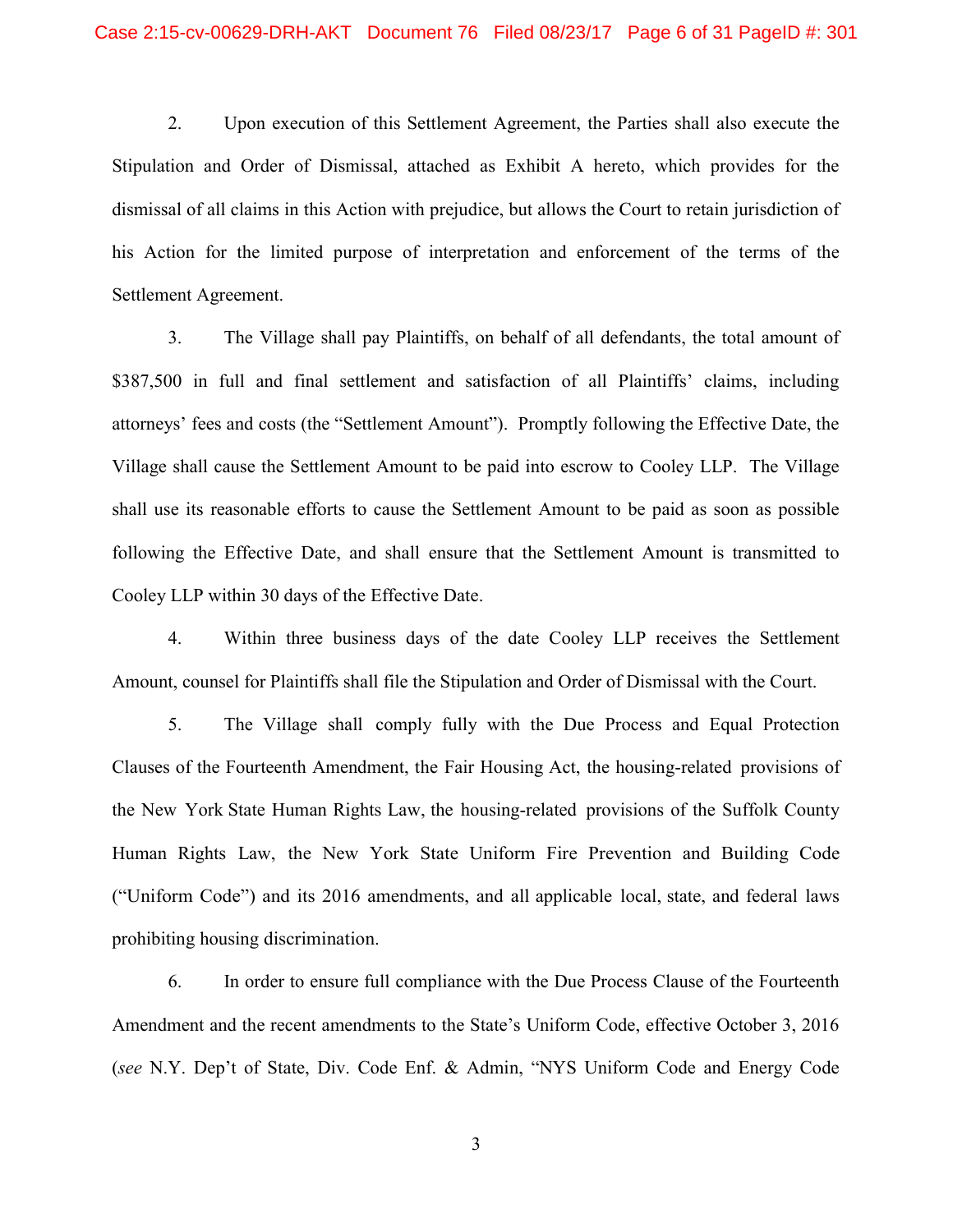Update," at http://www.dos.ny.gov/dcea/CodeUpdate.html), the Village shall take all necessary steps to ensure its familiarity and compliance with the provisions of the State's Uniform Code, including its Property Maintenance Code, and, in particular those provisions annexed as Exhibit B hereto. The Village shall distribute copies of Exhibit B to all members of the Village Board and to all Village employees in the Department of Building and Housing and the Department of Public Safety.

7. In exchange for Defendants' agreement to the terms set forth above, and upon payment of the Settlement Amount as set forth in paragraph 3, Plaintiffs ("Releasors") hereby release and forever discharge with prejudice Defendants ("Releasees"), their employees, officials, insurers, heirs, executors, administrators, successors, and assigns from all actions, causes of action, suits, debts, dues, sums of money, accounts, reckonings, bonds, bills, specialties, covenants, contracts, controversies, agreements, promises, variances, trespasses, damages, judgments, extents, executions, claims, and demands whatsoever, at law or equity which against the releasees, the releasor, the releasors' heirs, executors, administrators, successors, and assigns ever had, now have, or hereafter can, shall or may, have for, upon, or by reason of any matter, cause or thing whatsoever from the beginning of the world to the day of the date of this release. Plaintiffs and their counsel further agree to hold harmless, defend, and indemnify defendants from all liens, including medical, which are known or unknown at this time, any expenses, costs, fees, or other obligations, concerning, associated with, or relating to the care and treatment, medical or otherwise, of each plaintiff, and any related damages, now known or unknown, existing currently, or which may arise in the future as a result of the claims arising from this matter, including all claims for reasonable attorneys' fees and costs. The parties have considered Medicare's potential interests in this settlement. Plaintiffs confirm that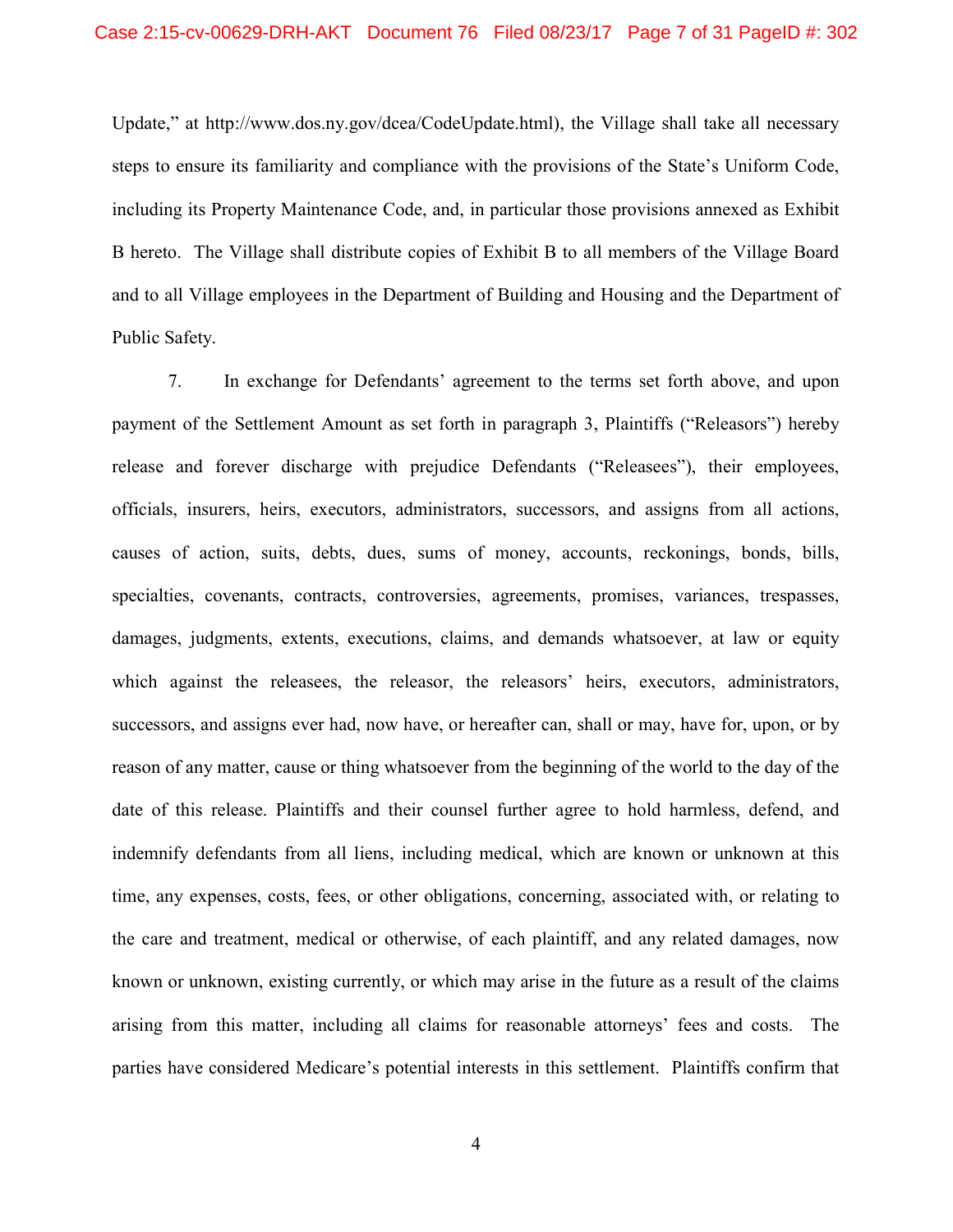either, they have not received Medicare benefits with respect to any medical care received allegedly related to treatment arising from any injuries claimed in this action, or to the extent any Medicare benefits have been or will be paid, plaintiffs agree to reimburse Medicare for such payments to which it is entitled, and plaintiffs and their counsel agree to defend, indemnify, and hold harmless the Village of Mastic Beach, Timothy Brojer, their officials, employees, agents, insurers, and attorneys from any and all liens and/or claims, including subrogation rights by third parties, asserted by Medicare from them with respect to treatment arising from any injuries claimed in this action. Plaintiffs acknowledge that in the event any one of them becomes a Medicare beneficiary within 30 months of settlement that Medicare may require him or her to expend up to the amount received in settlement to pay for injury related to medical care before Medicare will provide coverage for any such expense associated with the injury. Plaintiffs waive any private right of action against the Village of Mastic Beach, Timothy Brojer, their officials, employees, agents, insurers, and attorneys relating to any payments for which Medicare seeks reimbursement.

8. This Settlement Agreement shall be deemed to have been jointly drafted, and no provision herein will be interpreted or construed for or against any Party because such Party drafted or requested such provision or this Settlement Agreement as a whole.

9. The Parties to this Settlement Agreement represent and warrant that they have read and understand its terms, have the power and authority to enter into it, have had and taken the opportunity to confer with legal counsel concerning its terms and all matters covered by and relating to it, are entering into it voluntarily, without duress, coercion, or undue influence, and agree to be bound by its terms and conditions.

5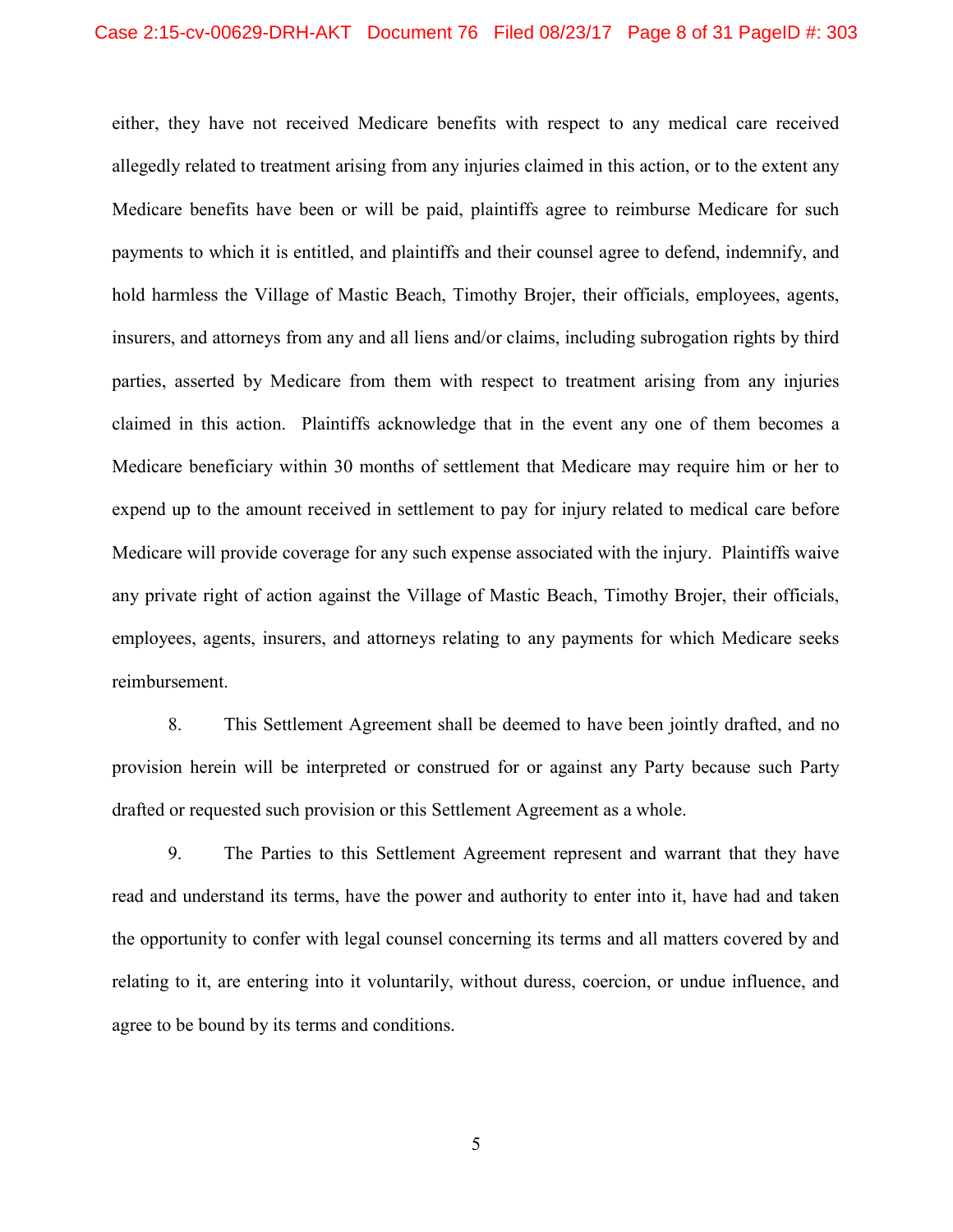10. This Settlement Agreement shall be administered, construed, and enforced according to federal law when applicable, and otherwise according to the laws of the State of New York. Any request or action to enforce or challenge the provisions of this Settlement Agreement shall be filed exclusively in this Court.

11. This Settlement Agreement may be executed in two or more counterparts, all of which shall be considered one and the same agreement. Signed signature pages of this Settlement Agreement may be delivered by electronic or facsimile transmission, which will constitute complete delivery without any necessity for delivery of original, signed signature pages in order for this Settlement Agreement to constitute a binding agreement.

12. Each Party shall be able to petition the Court at any time during the term of this Settlement Agreement, upon notice to other Parties, for clarification, modification, amendment, or enforcement of any of the terms of the Settlement Agreement, or for such other assistance as may be necessary and appropriate to implement the intent of this Settlement Agreement. In the spirit of common purpose and cooperation which occasioned this Settlement Agreement, the Parties agree to try to resolve any questions or disputes informally before applying to the Court for resolution of any issue.

13. If any provision in this Settlement Agreement is declared invalid or unenforceable by the Court, it is mutually agreed that this Settlement Agreement will endure except for the part declared invalid or unenforceable by the Court, unless the elimination of the invalid provision will materially affect the intent of the Settlement Agreement. If any provision in this Settlement Agreement is declared invalid or unenforceable by the Court, the Parties will consult and use their best efforts to agree upon a valid and enforceable provision that will be a reasonable

6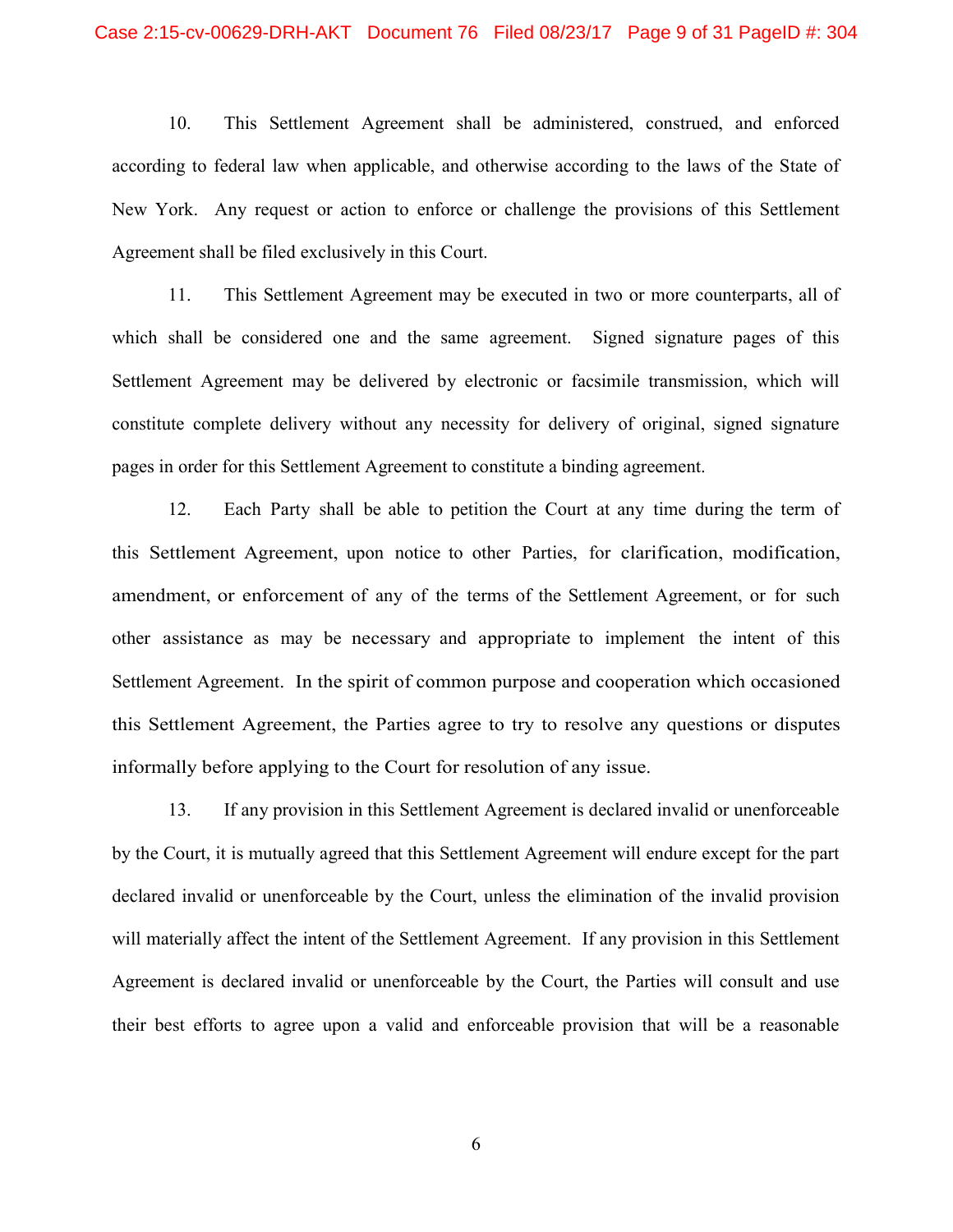substitute for such invalid or unenforceable provision in light of the intent of this Settlement Agreement.

14. The Parties agree that the Court should retain jurisdiction over this Action during the term of this Settlement Agreement, as set forth in paragraph 1, for the purpose of enforcing any of its provisions and terms.

[Signature Page to Follow]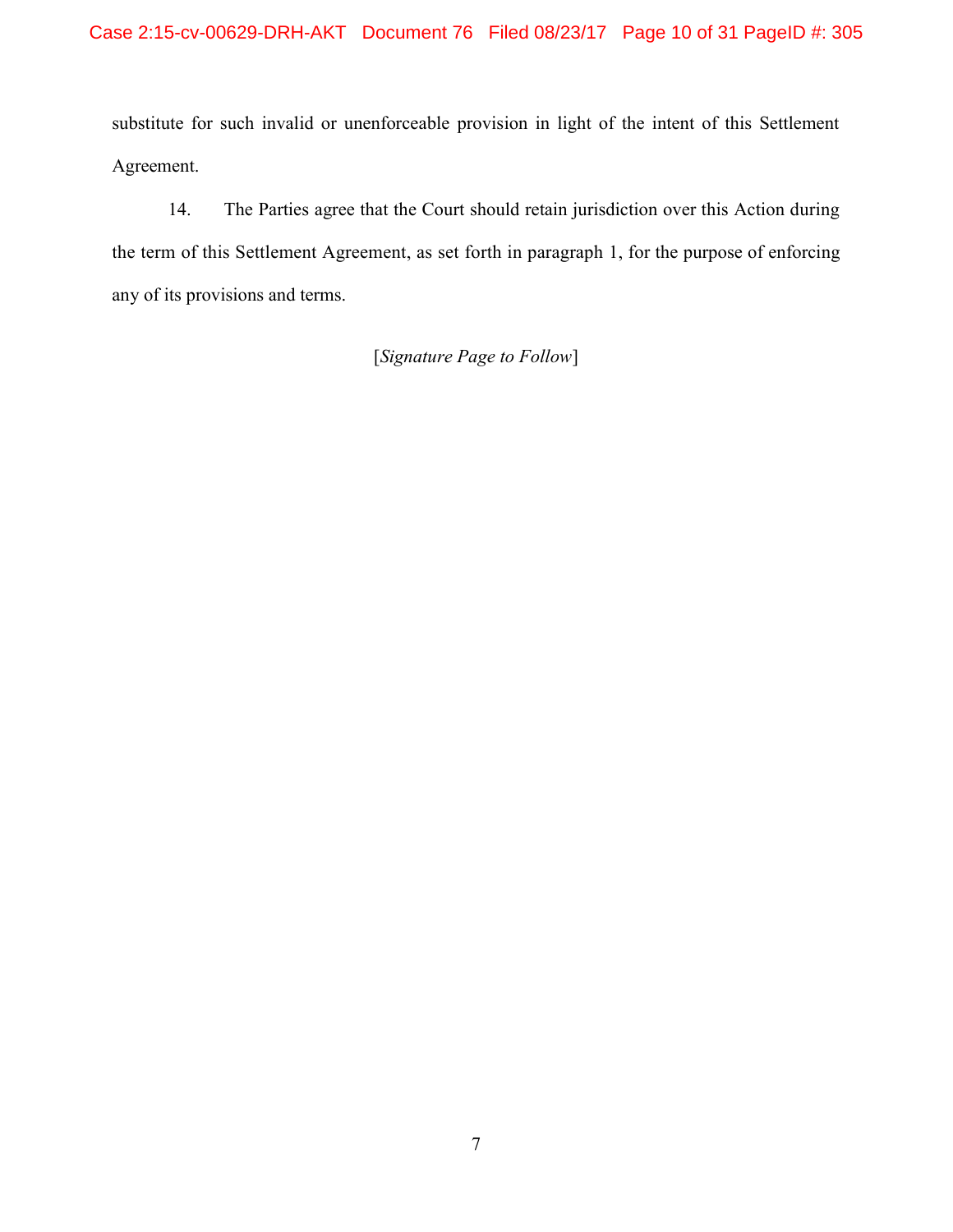IN WITNESS WHEREOF, the Parties hereto have executed this Agreement on the dates indicated below.

 $\mathcal{L}^{\text{max}}_{\text{max}}$  and  $\mathcal{L}^{\text{max}}_{\text{max}}$ 

| Long Island Housing Services, Inc.                       | LaQuan Clark                                                                                                                                                                                                                                                                                                                                                                                                  |
|----------------------------------------------------------|---------------------------------------------------------------------------------------------------------------------------------------------------------------------------------------------------------------------------------------------------------------------------------------------------------------------------------------------------------------------------------------------------------------|
| Michelle Santantonio, Executive Director                 |                                                                                                                                                                                                                                                                                                                                                                                                               |
|                                                          |                                                                                                                                                                                                                                                                                                                                                                                                               |
| Date: $\frac{7}{6}2017$                                  |                                                                                                                                                                                                                                                                                                                                                                                                               |
| Lisa Williams                                            | Andrea Milano                                                                                                                                                                                                                                                                                                                                                                                                 |
| Date: $\frac{1}{\sqrt{1-\frac{1}{2}} \cdot \frac{1}{2}}$ | Date:                                                                                                                                                                                                                                                                                                                                                                                                         |
| Maurice Williams                                         | Sarina Riehl                                                                                                                                                                                                                                                                                                                                                                                                  |
| Date:                                                    | Date: $\frac{1}{\sqrt{1-\frac{1}{2}}\sqrt{1-\frac{1}{2}}\sqrt{1-\frac{1}{2}}\sqrt{1-\frac{1}{2}}\sqrt{1-\frac{1}{2}}\sqrt{1-\frac{1}{2}}\sqrt{1-\frac{1}{2}}\sqrt{1-\frac{1}{2}}\sqrt{1-\frac{1}{2}}\sqrt{1-\frac{1}{2}}\sqrt{1-\frac{1}{2}}\sqrt{1-\frac{1}{2}}\sqrt{1-\frac{1}{2}}\sqrt{1-\frac{1}{2}}\sqrt{1-\frac{1}{2}}\sqrt{1-\frac{1}{2}}\sqrt{1-\frac{1}{2}}\sqrt{1-\frac{1}{2}}\sqrt{1-\frac{1}{2}}$ |
| Diane Saunders                                           | <b>Charles Gross</b>                                                                                                                                                                                                                                                                                                                                                                                          |
| Date: $\frac{1}{\sqrt{1-\frac{1}{2}} \cdot \frac{1}{2}}$ | Date: $\frac{1}{\sqrt{1-\frac{1}{2}}\sqrt{1-\frac{1}{2}}\sqrt{1-\frac{1}{2}}\sqrt{1-\frac{1}{2}}\sqrt{1-\frac{1}{2}}\sqrt{1-\frac{1}{2}}\sqrt{1-\frac{1}{2}}\sqrt{1-\frac{1}{2}}\sqrt{1-\frac{1}{2}}\sqrt{1-\frac{1}{2}}\sqrt{1-\frac{1}{2}}\sqrt{1-\frac{1}{2}}\sqrt{1-\frac{1}{2}}\sqrt{1-\frac{1}{2}}\sqrt{1-\frac{1}{2}}\sqrt{1-\frac{1}{2}}\sqrt{1-\frac{1}{2}}\sqrt{1-\frac{1}{2}}\sqrt{1-\frac{1}{2}}$ |
| Cratina Clark                                            |                                                                                                                                                                                                                                                                                                                                                                                                               |
|                                                          |                                                                                                                                                                                                                                                                                                                                                                                                               |
| Village of Mastic Beach                                  | Timothy Brojer                                                                                                                                                                                                                                                                                                                                                                                                |
| By: $\qquad \qquad$                                      | Date:                                                                                                                                                                                                                                                                                                                                                                                                         |
|                                                          |                                                                                                                                                                                                                                                                                                                                                                                                               |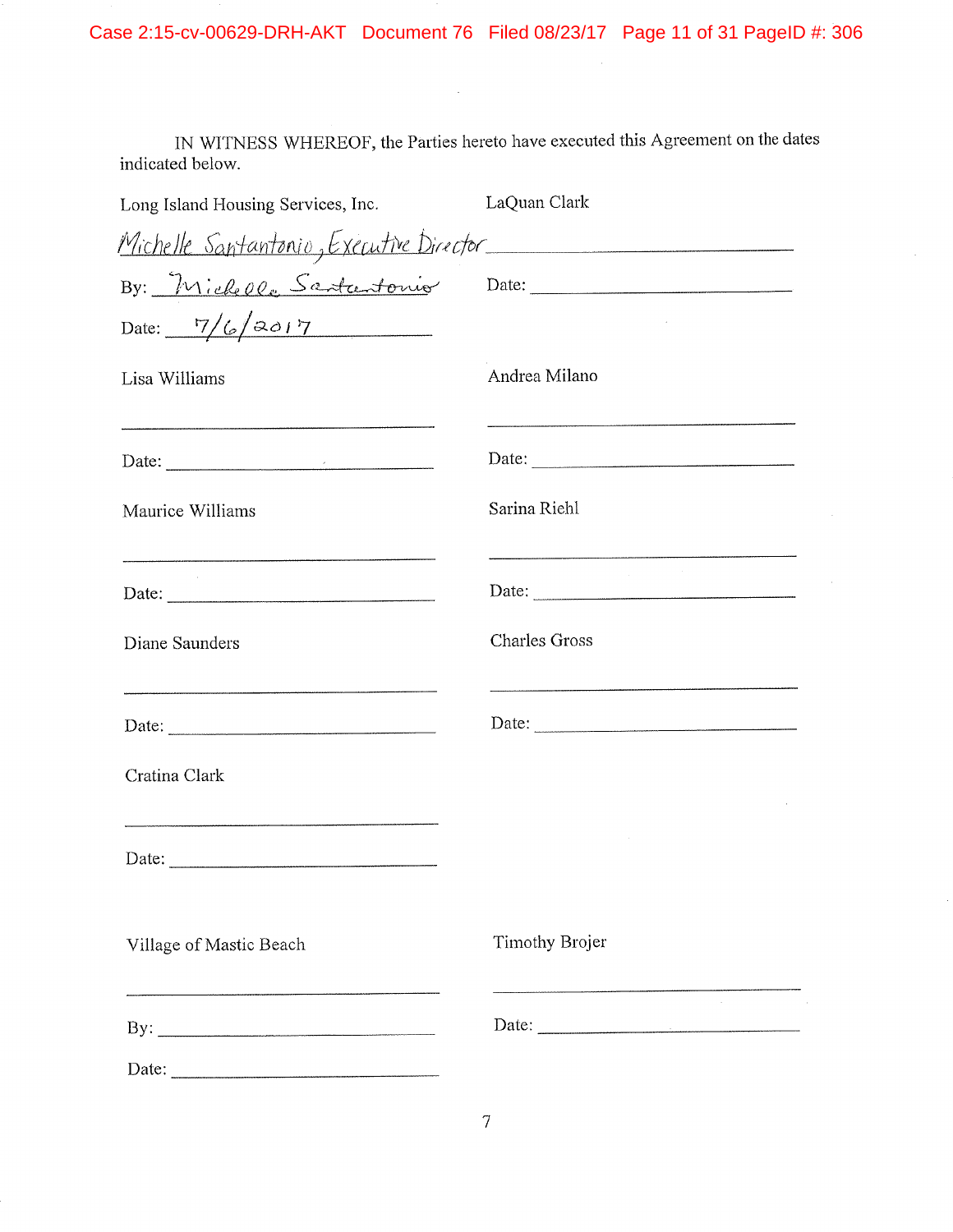Case 2:15-cv-00629-DRH-AKT Document 76 Filed 08/23/17 Page 12 of 31 PageID #: 307

 $\sim$ 

IN WITNESS WHEREOF, the Parties hereto have executed this Agreement on the dates indicated below.

| Long Island Housing Services, Inc.                                                                                                                                                                                                                                                                                                                                                                                                                | LaQuan Clark                                                                                                                                                                                                                                                                                                                                                                                                  |
|---------------------------------------------------------------------------------------------------------------------------------------------------------------------------------------------------------------------------------------------------------------------------------------------------------------------------------------------------------------------------------------------------------------------------------------------------|---------------------------------------------------------------------------------------------------------------------------------------------------------------------------------------------------------------------------------------------------------------------------------------------------------------------------------------------------------------------------------------------------------------|
|                                                                                                                                                                                                                                                                                                                                                                                                                                                   | Date: $\frac{1}{\sqrt{1-\frac{1}{2}}\sqrt{1-\frac{1}{2}}\sqrt{1-\frac{1}{2}}\sqrt{1-\frac{1}{2}}\sqrt{1-\frac{1}{2}}\sqrt{1-\frac{1}{2}}\sqrt{1-\frac{1}{2}}\sqrt{1-\frac{1}{2}}\sqrt{1-\frac{1}{2}}\sqrt{1-\frac{1}{2}}\sqrt{1-\frac{1}{2}}\sqrt{1-\frac{1}{2}}\sqrt{1-\frac{1}{2}}\sqrt{1-\frac{1}{2}}\sqrt{1-\frac{1}{2}}\sqrt{1-\frac{1}{2}}\sqrt{1-\frac{1}{2}}\sqrt{1-\frac{1}{2}}\sqrt{1-\frac{1}{2}}$ |
|                                                                                                                                                                                                                                                                                                                                                                                                                                                   |                                                                                                                                                                                                                                                                                                                                                                                                               |
| Lisa Williams<br>Kisa Williams                                                                                                                                                                                                                                                                                                                                                                                                                    | Andrea Milano                                                                                                                                                                                                                                                                                                                                                                                                 |
| Date: $\lfloor \ell \rfloor$ 29                                                                                                                                                                                                                                                                                                                                                                                                                   |                                                                                                                                                                                                                                                                                                                                                                                                               |
| Maurice Williams<br>Meurre 1                                                                                                                                                                                                                                                                                                                                                                                                                      | Sarina Riehl                                                                                                                                                                                                                                                                                                                                                                                                  |
| Date:                                                                                                                                                                                                                                                                                                                                                                                                                                             |                                                                                                                                                                                                                                                                                                                                                                                                               |
| Diane Saunders                                                                                                                                                                                                                                                                                                                                                                                                                                    | <b>Charles Gross</b>                                                                                                                                                                                                                                                                                                                                                                                          |
|                                                                                                                                                                                                                                                                                                                                                                                                                                                   | Date: $\frac{1}{\sqrt{1-\frac{1}{2}}\sqrt{1-\frac{1}{2}}\sqrt{1-\frac{1}{2}}\sqrt{1-\frac{1}{2}}\sqrt{1-\frac{1}{2}}\sqrt{1-\frac{1}{2}}\sqrt{1-\frac{1}{2}}\sqrt{1-\frac{1}{2}}\sqrt{1-\frac{1}{2}}\sqrt{1-\frac{1}{2}}\sqrt{1-\frac{1}{2}}\sqrt{1-\frac{1}{2}}\sqrt{1-\frac{1}{2}}\sqrt{1-\frac{1}{2}}\sqrt{1-\frac{1}{2}}\sqrt{1-\frac{1}{2}}\sqrt{1-\frac{1}{2}}\sqrt{1-\frac{1}{2}}\sqrt{1-\frac{1}{2}}$ |
| Cratina Clark                                                                                                                                                                                                                                                                                                                                                                                                                                     |                                                                                                                                                                                                                                                                                                                                                                                                               |
| Date: $\frac{1}{\sqrt{1-\frac{1}{2}} \cdot \frac{1}{2} \cdot \frac{1}{2} \cdot \frac{1}{2} \cdot \frac{1}{2} \cdot \frac{1}{2} \cdot \frac{1}{2} \cdot \frac{1}{2} \cdot \frac{1}{2} \cdot \frac{1}{2} \cdot \frac{1}{2} \cdot \frac{1}{2} \cdot \frac{1}{2} \cdot \frac{1}{2} \cdot \frac{1}{2} \cdot \frac{1}{2} \cdot \frac{1}{2} \cdot \frac{1}{2} \cdot \frac{1}{2} \cdot \frac{1}{2} \cdot \frac{1}{2} \cdot \frac{1}{2} \cdot \frac{1}{2}$ |                                                                                                                                                                                                                                                                                                                                                                                                               |
| Village of Mastic Beach                                                                                                                                                                                                                                                                                                                                                                                                                           | <b>Timothy Brojer</b>                                                                                                                                                                                                                                                                                                                                                                                         |
| By: $\qquad \qquad$                                                                                                                                                                                                                                                                                                                                                                                                                               |                                                                                                                                                                                                                                                                                                                                                                                                               |
|                                                                                                                                                                                                                                                                                                                                                                                                                                                   |                                                                                                                                                                                                                                                                                                                                                                                                               |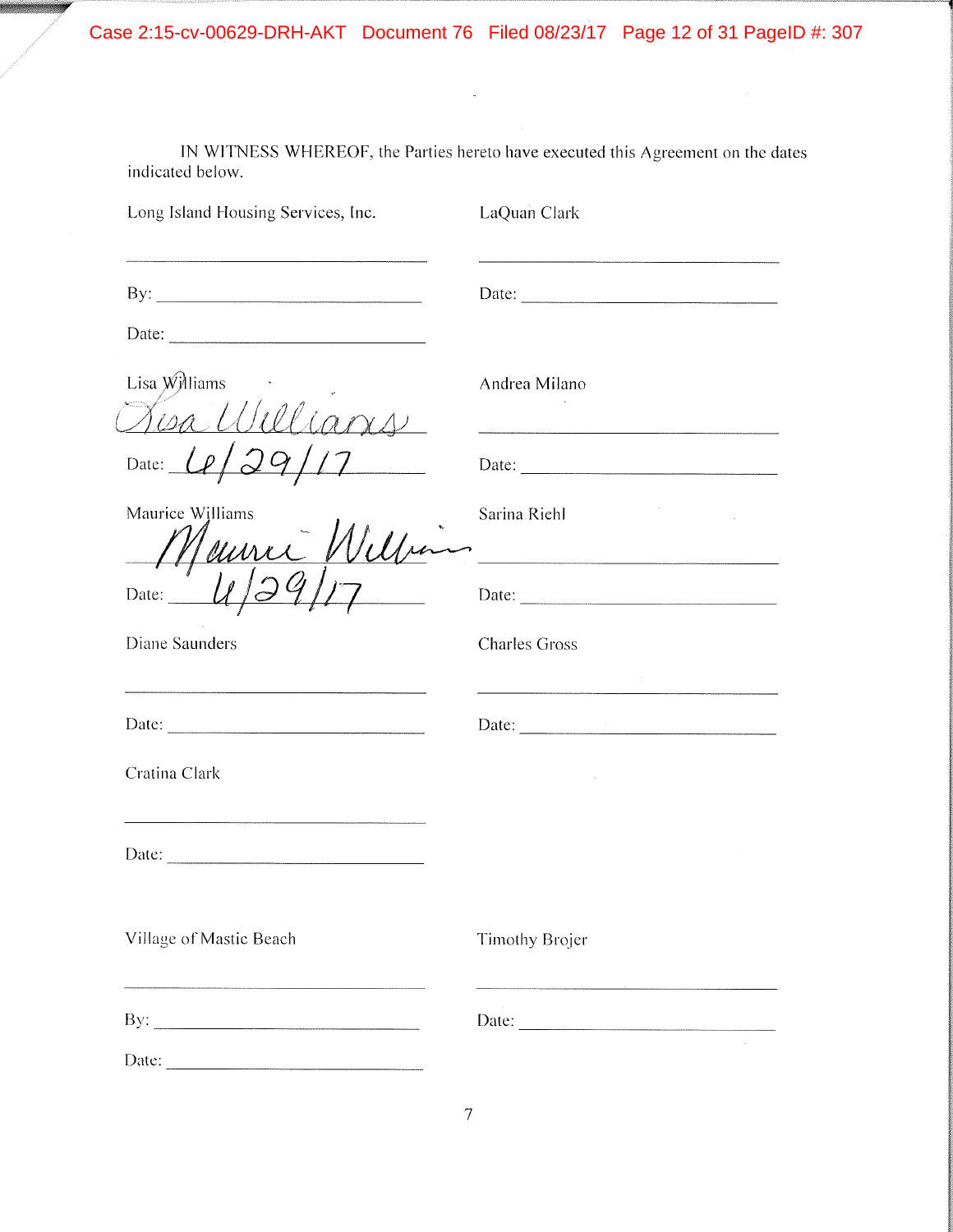Case 2:15-cv-00629-DRH-AKT Document 76 Filed 08/23/17 Page 13 of 31 PageID #: 308

IN WITNESS WHEREOF, the Parties hereto have executed this Agreement on the dates indicated below.

 $\hat{\mathcal{E}}$ 

| Long Island Housing Services, Inc.      | LaQuan Clark                                                                              |  |
|-----------------------------------------|-------------------------------------------------------------------------------------------|--|
|                                         | the control of the control of the control of the control of the control of the control of |  |
|                                         |                                                                                           |  |
| Lisa Williams                           | Andrea Milano                                                                             |  |
| Date: $\qquad \qquad$                   |                                                                                           |  |
| Maurice Williams                        | Sarina Riehl                                                                              |  |
|                                         | and the company of the                                                                    |  |
| Diane <sub>[Saunders]</sub><br>auralins | <b>Charles Gross</b>                                                                      |  |
| 17<br>Date: $\frac{6}{30}$              |                                                                                           |  |
| Cratina Clark                           |                                                                                           |  |
|                                         |                                                                                           |  |
| Village of Mastic Beach                 | Timothy Brojer                                                                            |  |
|                                         |                                                                                           |  |
| Date: $\qquad \qquad$                   |                                                                                           |  |

7

 $\bar{\beta}$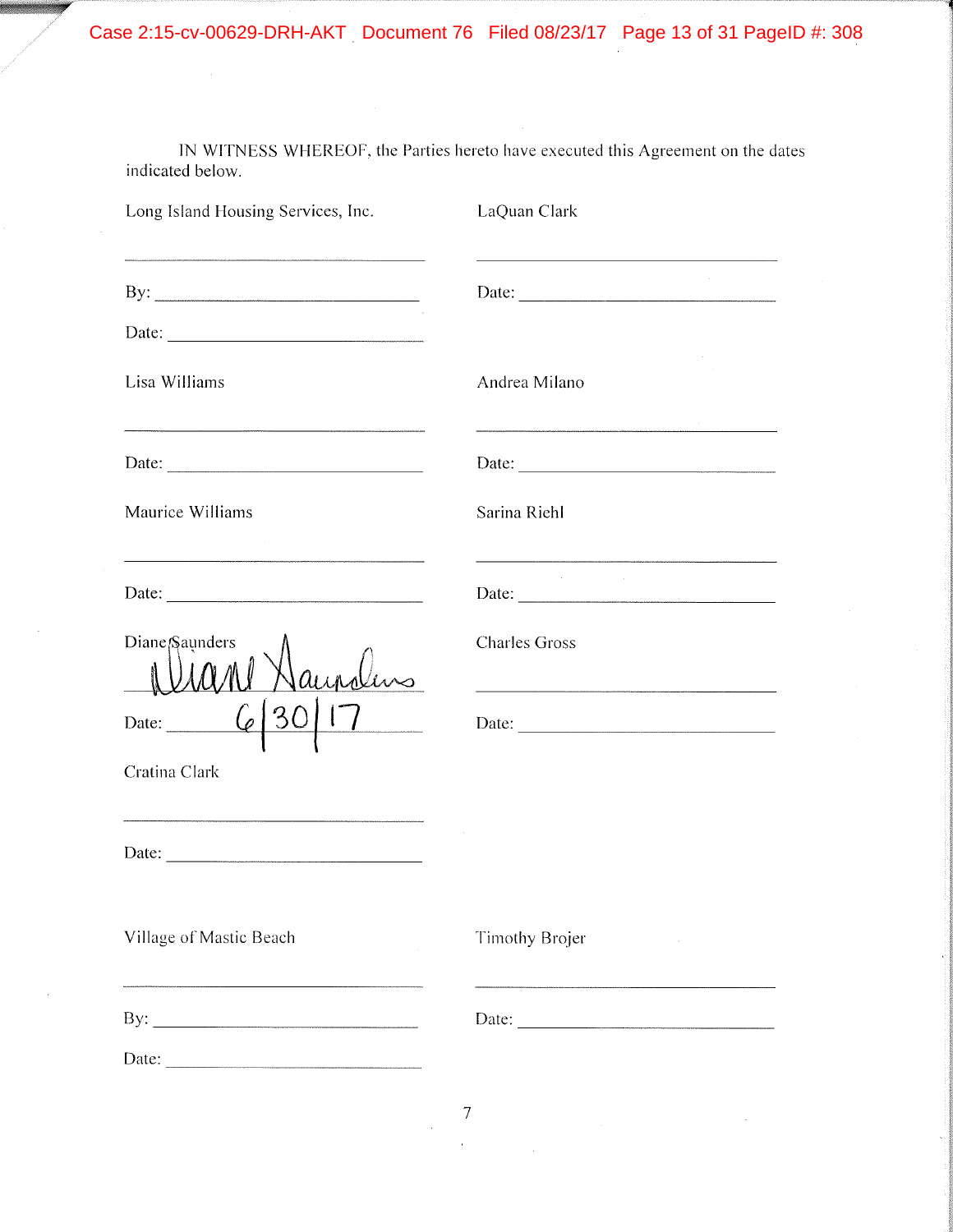Case 2:15-cv-00629-DRH-AKT Document 76 Filed 08/23/17 Page 14 of 31 PageID #: 309

IN WITNESS WHEREOF, the Parties hereto have executed this Agreement on the dates indicated below.

| Long Island Housing Services, Inc.       | LaQuan Clark                              |
|------------------------------------------|-------------------------------------------|
| <b>CONTRACTOR</b><br>By: $\qquad \qquad$ | Date: $\qquad \qquad$                     |
| Date: $\qquad \qquad$                    |                                           |
| Lisa Williams                            | <b>Contract Contract</b><br>Andrea Milano |
|                                          |                                           |
| Maurice Williams                         | Sarina Riehl                              |
|                                          |                                           |
| Diane Saunders                           | <b>Charles Gross</b><br><b>Contractor</b> |
|                                          |                                           |
| Crating Clark<br><u>Sh</u> a             |                                           |
| Date:                                    |                                           |
| Village of Mastic Beach                  | Timothy Brojer                            |
|                                          | Date: $\qquad \qquad$                     |
|                                          |                                           |

7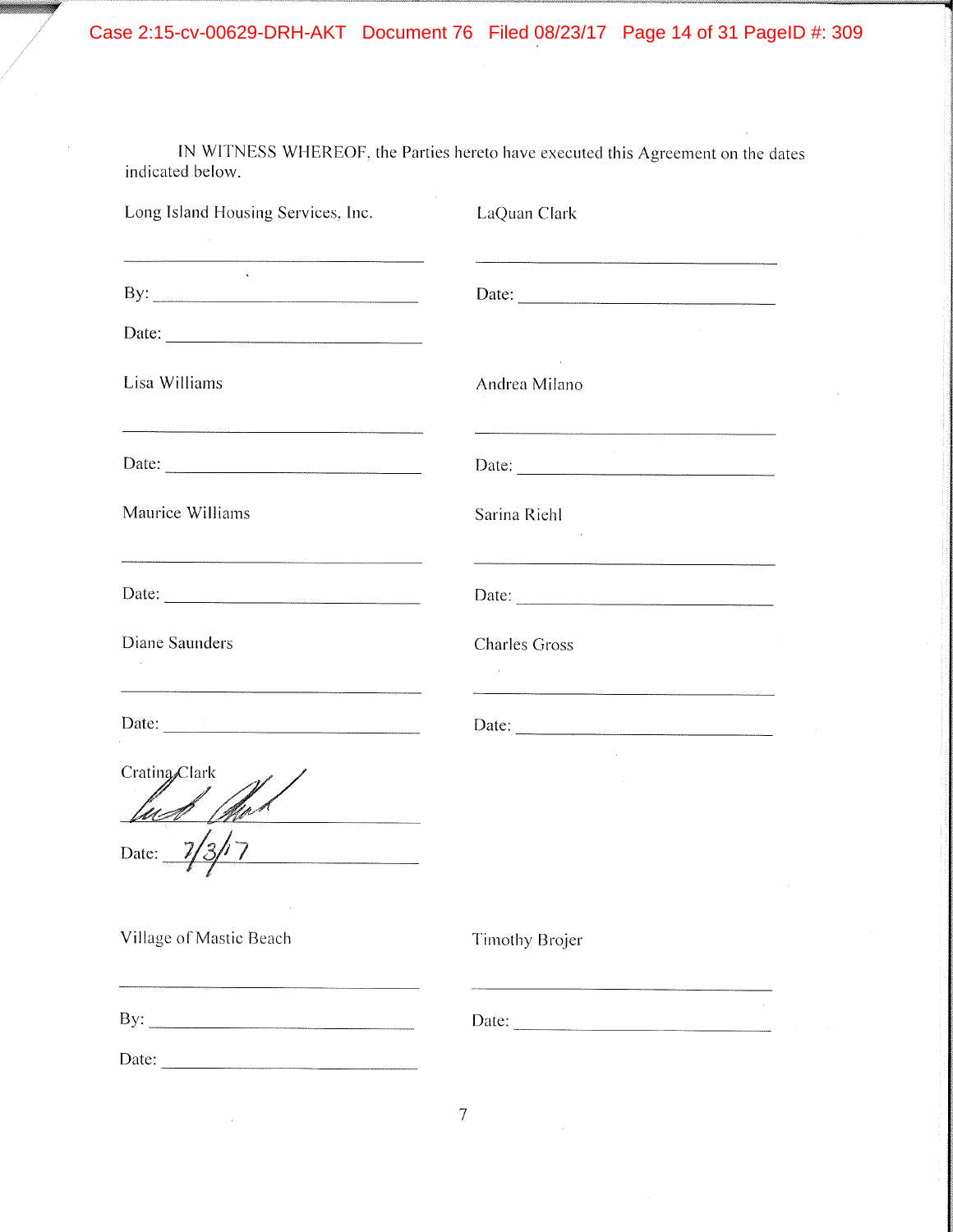IN WITNESS WHEREOF, the Parties hereto have executed this Agreement on the dates indicated below.

| Long Island Housing Services, Inc.                       | LaQuan Clark          |
|----------------------------------------------------------|-----------------------|
|                                                          | Date:                 |
|                                                          |                       |
| Lisa Williams                                            | Andrea Milano         |
| Date: $\frac{1}{\sqrt{1-\frac{1}{2}} \cdot \frac{1}{2}}$ |                       |
| Maurice Williams                                         | Sarina Riehl          |
|                                                          |                       |
| Diane Saunders                                           | <b>Charles Gross</b>  |
|                                                          |                       |
| Cratina Clark                                            |                       |
|                                                          |                       |
| Village of Mastic Beach                                  | <b>Timothy Brojer</b> |
|                                                          | Date:                 |
|                                                          |                       |

 $\overline{7}$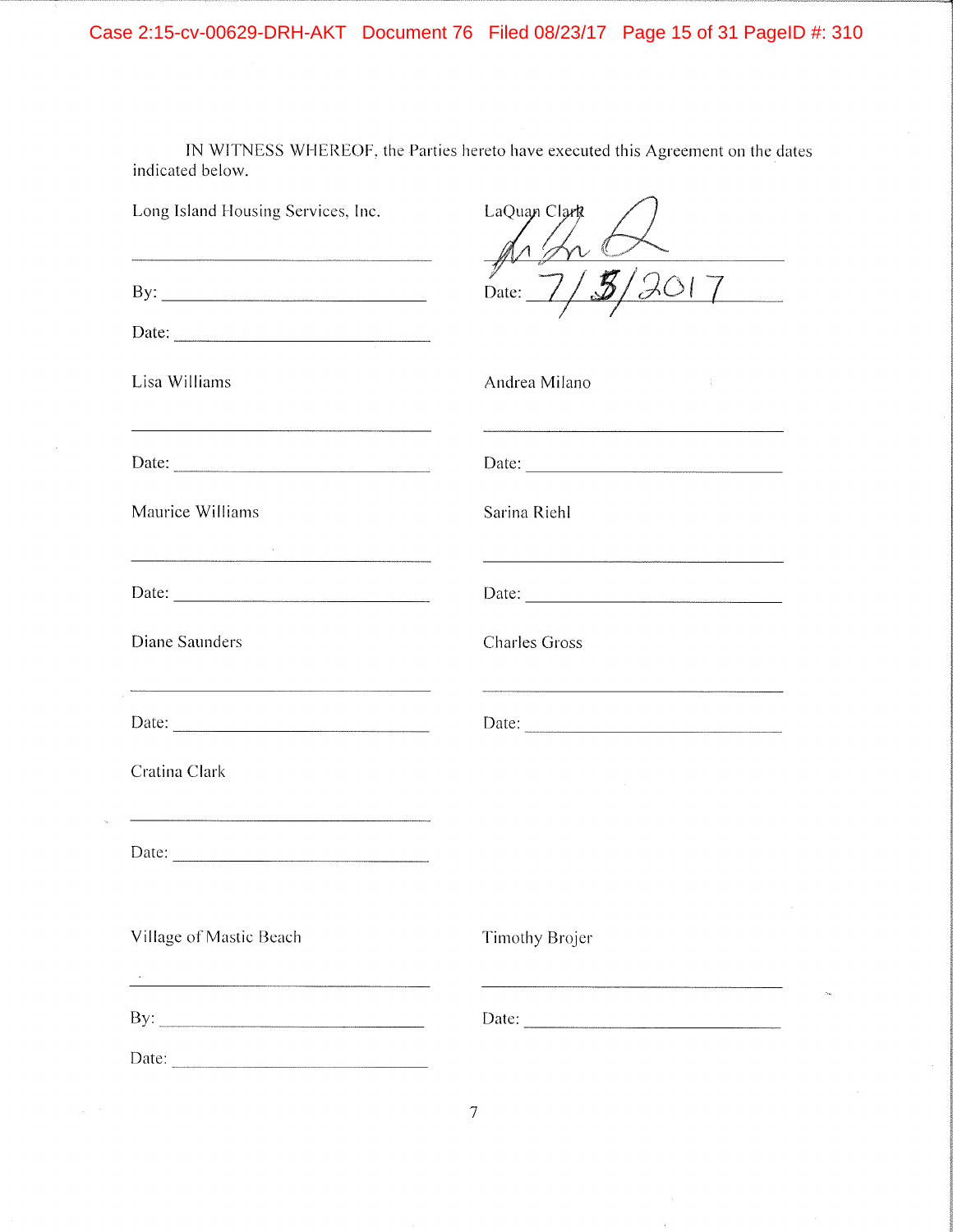Case 2:15-cv-00629-DRH-AKT Document 76 Filed 08/23/17 Page 16 of 31 PageID #: 311

IN WITNESS WHEREOF, the Parties hereto have executed this Agreement on the dates indicated below.

 $\mathcal{A}^{\mathcal{A}}$ 

| Long Island Housing Services, Inc.                                                                                                                                                                                                   | LaQuan Clark         |
|--------------------------------------------------------------------------------------------------------------------------------------------------------------------------------------------------------------------------------------|----------------------|
|                                                                                                                                                                                                                                      |                      |
|                                                                                                                                                                                                                                      |                      |
| Lisa Williams                                                                                                                                                                                                                        | Andrea Milano        |
|                                                                                                                                                                                                                                      | 6/30/<br>Date:       |
| Maurice Williams                                                                                                                                                                                                                     | Sarina Riehl         |
|                                                                                                                                                                                                                                      |                      |
| Diane Saunders                                                                                                                                                                                                                       | <b>Charles Gross</b> |
|                                                                                                                                                                                                                                      |                      |
| Cratina Clark                                                                                                                                                                                                                        |                      |
| <u>a a comprehensation de la comprehensation de la comprehensation de la comprehensation de la comprehensation de la comprehensation de la comprehensation de la comprehensation de la comprehensation de la comprehensation de </u> |                      |
| Village of Mastic Beach                                                                                                                                                                                                              | Timothy Brojer       |
| By: $\qquad \qquad$                                                                                                                                                                                                                  | $\ell^-$             |
|                                                                                                                                                                                                                                      |                      |

 $\overline{7}$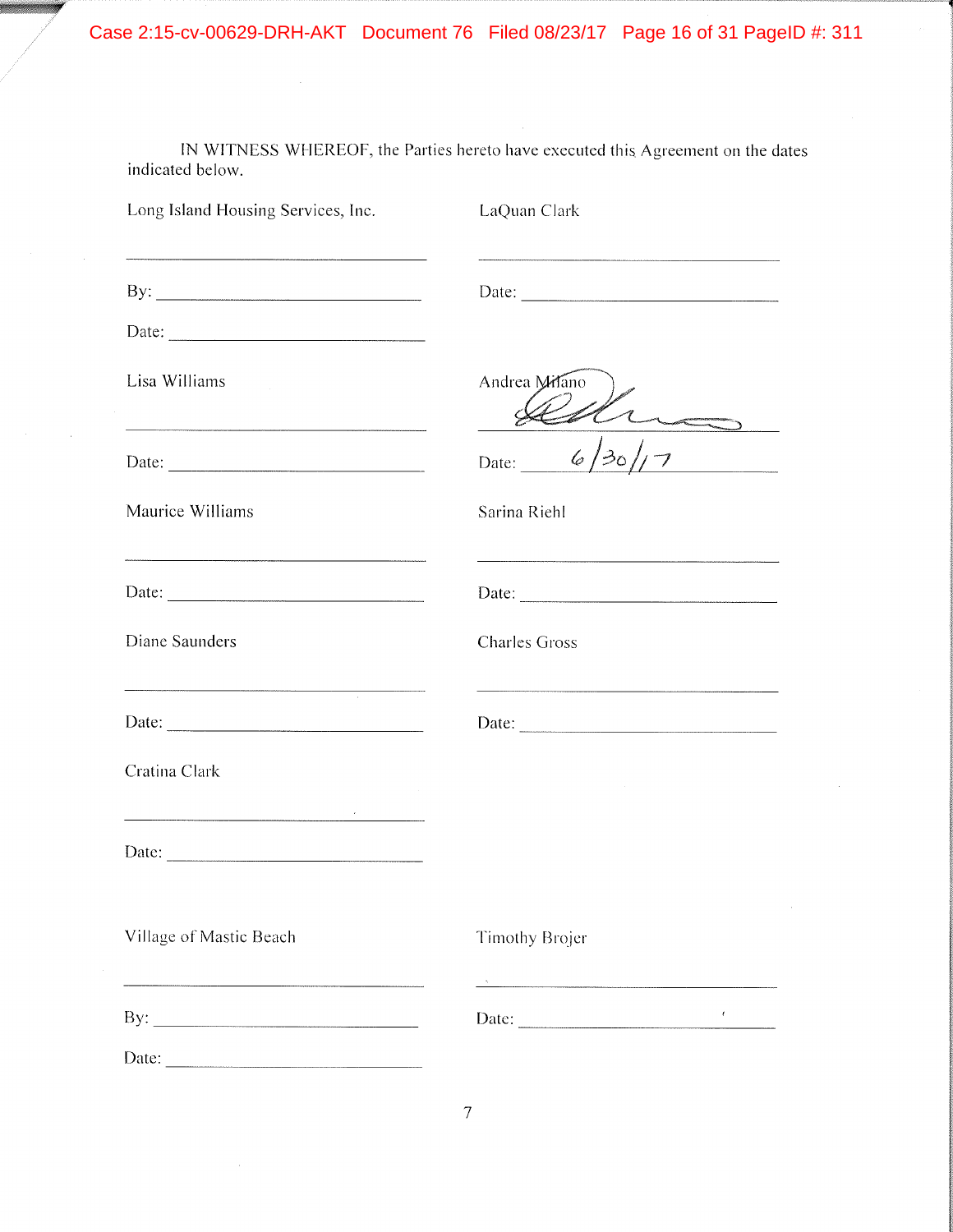IN WITNESS WHEREOF, the Parties hereto have executed this Agreement on the dates indicated below.

| Long Island Housing Services, Inc.                                                                                     | LaQuan Clark                                            |
|------------------------------------------------------------------------------------------------------------------------|---------------------------------------------------------|
|                                                                                                                        | <u> 1990 - Jan James Stein, Amerikaansk politiker (</u> |
|                                                                                                                        |                                                         |
| Lisa Williams                                                                                                          | Andrea Milano                                           |
| <u> La componenta de la componenta de la componenta de la componenta de la componenta de la componenta de la compo</u> |                                                         |
| Maurice Williams                                                                                                       | Sarma Richl                                             |
|                                                                                                                        | Date: (                                                 |
| Diane Saunders                                                                                                         | <b>Charles Gross</b>                                    |
|                                                                                                                        | Date:                                                   |
| Cratina Clark                                                                                                          |                                                         |
|                                                                                                                        |                                                         |
| Village of Mastic Beach                                                                                                | Timothy Brojer                                          |
| By: $\qquad \qquad$                                                                                                    | Date: $\qquad \qquad$                                   |
| Date: $\qquad \qquad$                                                                                                  |                                                         |

 $\overline{7}$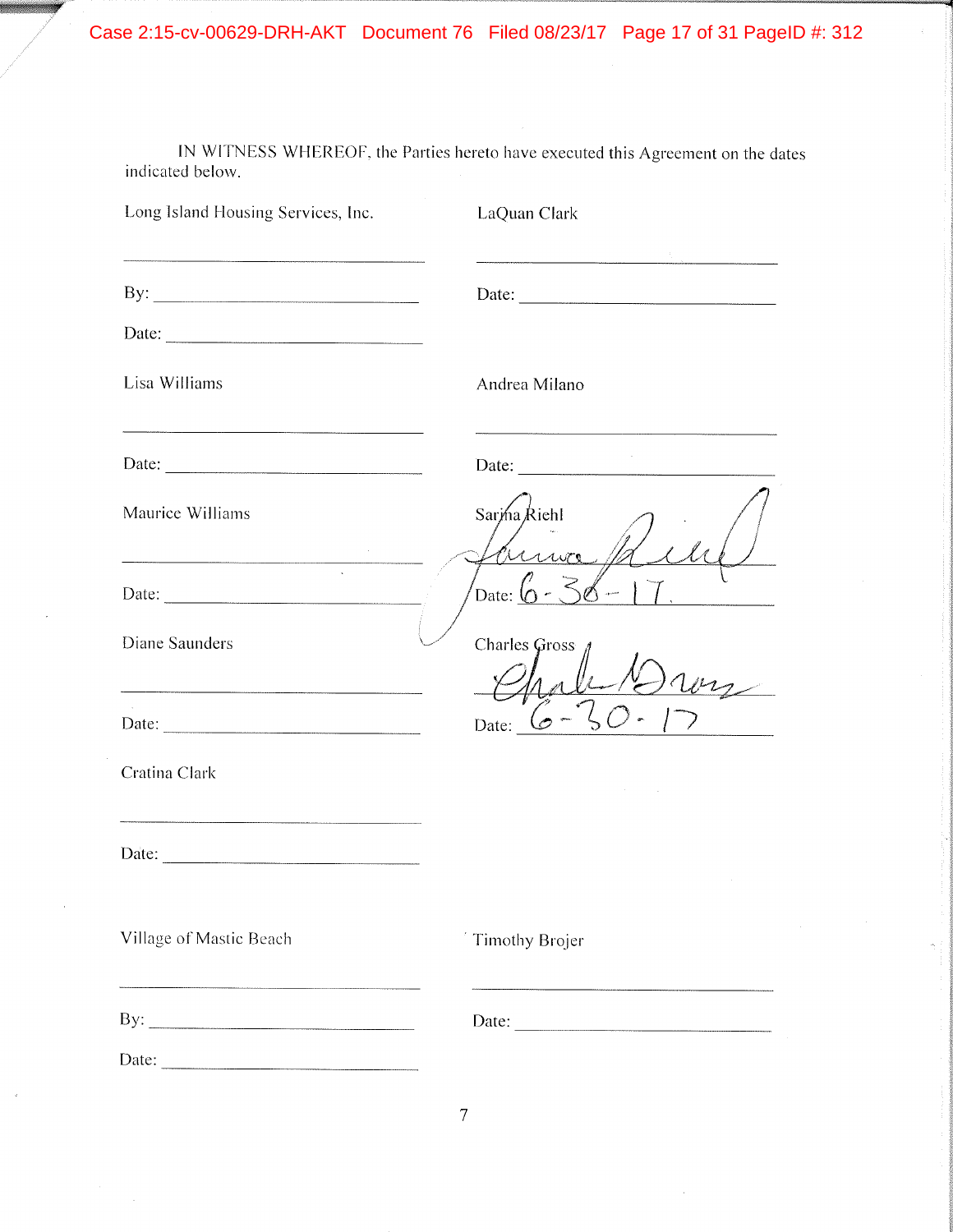IN WITNESS WHEREOF, the Parties hereto have executed this Agreement on the dates indicated below.

| Long Island Housing Services, Inc.                                                                                              | LaQuan Clark                                                                                                                                                                                                                                  |
|---------------------------------------------------------------------------------------------------------------------------------|-----------------------------------------------------------------------------------------------------------------------------------------------------------------------------------------------------------------------------------------------|
|                                                                                                                                 | <u> 1989 - Johann Harry Harry Harry Harry Harry Harry Harry Harry Harry Harry Harry Harry Harry Harry Harry Harry Harry Harry Harry Harry Harry Harry Harry Harry Harry Harry Harry Harry Harry Harry Harry Harry Harry Harry Ha</u><br>Date: |
| Date:                                                                                                                           |                                                                                                                                                                                                                                               |
| Lisa Williams                                                                                                                   | Andrea Milano                                                                                                                                                                                                                                 |
| <u> 1980 - Andrea Andrew Marie Alemania (h. 1980).</u><br>1980 - Andrew Marie Alemania, frantziar espainiar (h. 1902).<br>Date: | Date: $\qquad \qquad$                                                                                                                                                                                                                         |
| Maurice Williams                                                                                                                | Sarina Riehl                                                                                                                                                                                                                                  |
| <u> 1980 - Jan James James Barnett, amerikan</u><br>Date:                                                                       | the control of the control of the control of the control of the control of the control of the control of the control of the control of the control of the control of the control of the control of the control of the control<br>Date:        |
| Diane Saunders                                                                                                                  | <b>Charles Gross</b>                                                                                                                                                                                                                          |
| <u> 1989 - Andrea Stationer, Amerikaansk politiker (</u><br>Date:                                                               | <u> 1999 - Andrea Barnett, amerikan basar dan besar dalam pembangan dan basar dan besar dan basar dan besar dan b</u><br>Date:                                                                                                                |
| Cratina Clark                                                                                                                   |                                                                                                                                                                                                                                               |
| Date:                                                                                                                           |                                                                                                                                                                                                                                               |
| Village of Mastic Beach<br>Hanliller                                                                                            | Timothy Brojer                                                                                                                                                                                                                                |
| By: ROBERT A. MILLER, MAYOR<br>Date: JULY 8, 2017                                                                               | Date:                                                                                                                                                                                                                                         |

 $\overline{7}$ 

 $\sim$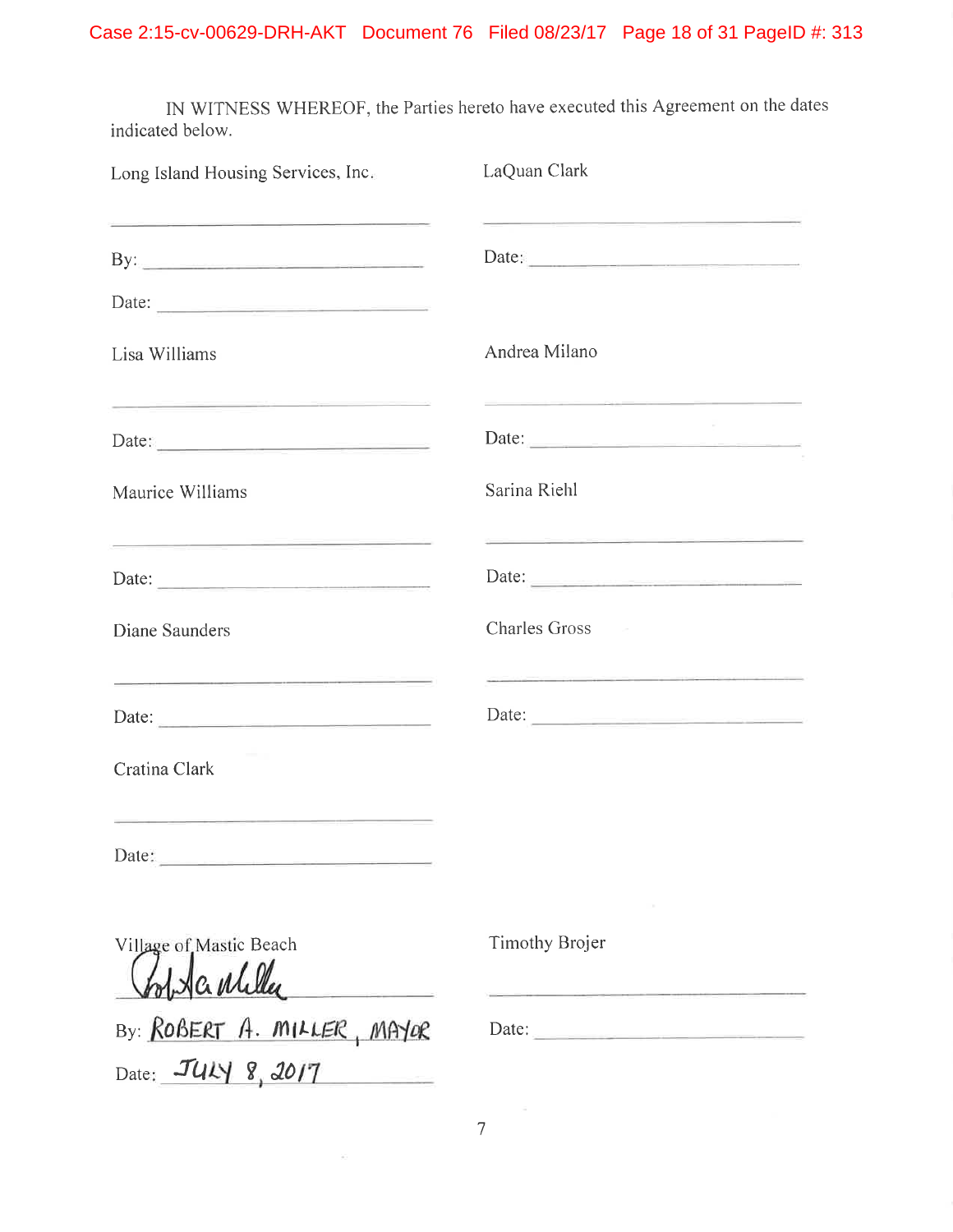# Case 2:15-cv-00629-DRH-AKT Document 76 Filed 08/23/17 Page 19 of 31 PageID #: 314

IN WITNESS WHEREOF, the Parties hereto have executed this Agreement on the dates indicated below.

| Long Island Housing Services, Inc.<br><u> 1989 - Andrea Stadt Britain, amerikan bestean ing pada sebagai pada sebagai pada sebagai pada sebagai pada se</u>                                                                                   | LaQuan Clark                                                                                                                                                                                                                                                                                                                                                                                                                                                         |
|-----------------------------------------------------------------------------------------------------------------------------------------------------------------------------------------------------------------------------------------------|----------------------------------------------------------------------------------------------------------------------------------------------------------------------------------------------------------------------------------------------------------------------------------------------------------------------------------------------------------------------------------------------------------------------------------------------------------------------|
| By:                                                                                                                                                                                                                                           | <u> De Santo de Santo de Santo de Santo de Santo de Santo de Santo de Santo de Santo de Santo de Santo de Santo d</u><br>Date: $\qquad \qquad$                                                                                                                                                                                                                                                                                                                       |
| Date: $\qquad \qquad$                                                                                                                                                                                                                         |                                                                                                                                                                                                                                                                                                                                                                                                                                                                      |
| Lisa Williams                                                                                                                                                                                                                                 | Andrea Milano                                                                                                                                                                                                                                                                                                                                                                                                                                                        |
| <u> 1989 - John Barn Harry Barn, mars and de la partie de la partie de la partie de la partie de la partie de la</u><br>Date: $\qquad \qquad$                                                                                                 | <u>experience</u> and the second control of the second control of the second control of the second control of the second<br>Date: $\qquad \qquad$                                                                                                                                                                                                                                                                                                                    |
| Maurice Williams                                                                                                                                                                                                                              | Sarina Riehl                                                                                                                                                                                                                                                                                                                                                                                                                                                         |
| <u> 1980 - Andrea Andrew Marie Marie Marie Marie Marie Marie Marie Marie Marie Marie Marie Marie Marie Marie Mari</u><br>Date:                                                                                                                | <u> 1980 - Andrea State Andrea State Andrea Sta</u><br>Date: $\frac{1}{\sqrt{1-\frac{1}{2}}\sqrt{1-\frac{1}{2}}\sqrt{1-\frac{1}{2}}\sqrt{1-\frac{1}{2}}\sqrt{1-\frac{1}{2}}\sqrt{1-\frac{1}{2}}\sqrt{1-\frac{1}{2}}\sqrt{1-\frac{1}{2}}\sqrt{1-\frac{1}{2}}\sqrt{1-\frac{1}{2}}\sqrt{1-\frac{1}{2}}\sqrt{1-\frac{1}{2}}\sqrt{1-\frac{1}{2}}\sqrt{1-\frac{1}{2}}\sqrt{1-\frac{1}{2}}\sqrt{1-\frac{1}{2}}\sqrt{1-\frac{1}{2}}\sqrt{1-\frac{1}{2}}\sqrt{1-\frac{1}{2}}$ |
| Diane Saunders                                                                                                                                                                                                                                | $\Delta$<br><b>Charles Gross</b>                                                                                                                                                                                                                                                                                                                                                                                                                                     |
| <u> 1989 - An Aonaichte ann an Aonaichte ann an Aonaichte ann an Aonaichte ann an Aonaichte ann an Aonaichte ann an Aonaichte ann an Aonaichte ann an Aonaichte ann an Aonaichte ann an Aonaichte ann an Aonaichte ann an Aonaic</u><br>Date: | <u> La componente de la componenta de la componenta de la componenta de la componenta de la componenta de la compo</u><br>Date: $\qquad \qquad$                                                                                                                                                                                                                                                                                                                      |
| Cratina Clark                                                                                                                                                                                                                                 |                                                                                                                                                                                                                                                                                                                                                                                                                                                                      |
| <u> 1980 - Andrea Andrew Marie II, amerikan bizkai da</u>                                                                                                                                                                                     |                                                                                                                                                                                                                                                                                                                                                                                                                                                                      |
| Village of Mastic Beach<br><u> 1980 - Johann Marie Barn, mars eta industrial eta industrial eta industrial eta industrial eta industrial eta</u>                                                                                              | <b>Timothy Brojet</b>                                                                                                                                                                                                                                                                                                                                                                                                                                                |
|                                                                                                                                                                                                                                               | Date: $7 - 6 - 17$                                                                                                                                                                                                                                                                                                                                                                                                                                                   |
| Date: $\qquad \qquad$                                                                                                                                                                                                                         |                                                                                                                                                                                                                                                                                                                                                                                                                                                                      |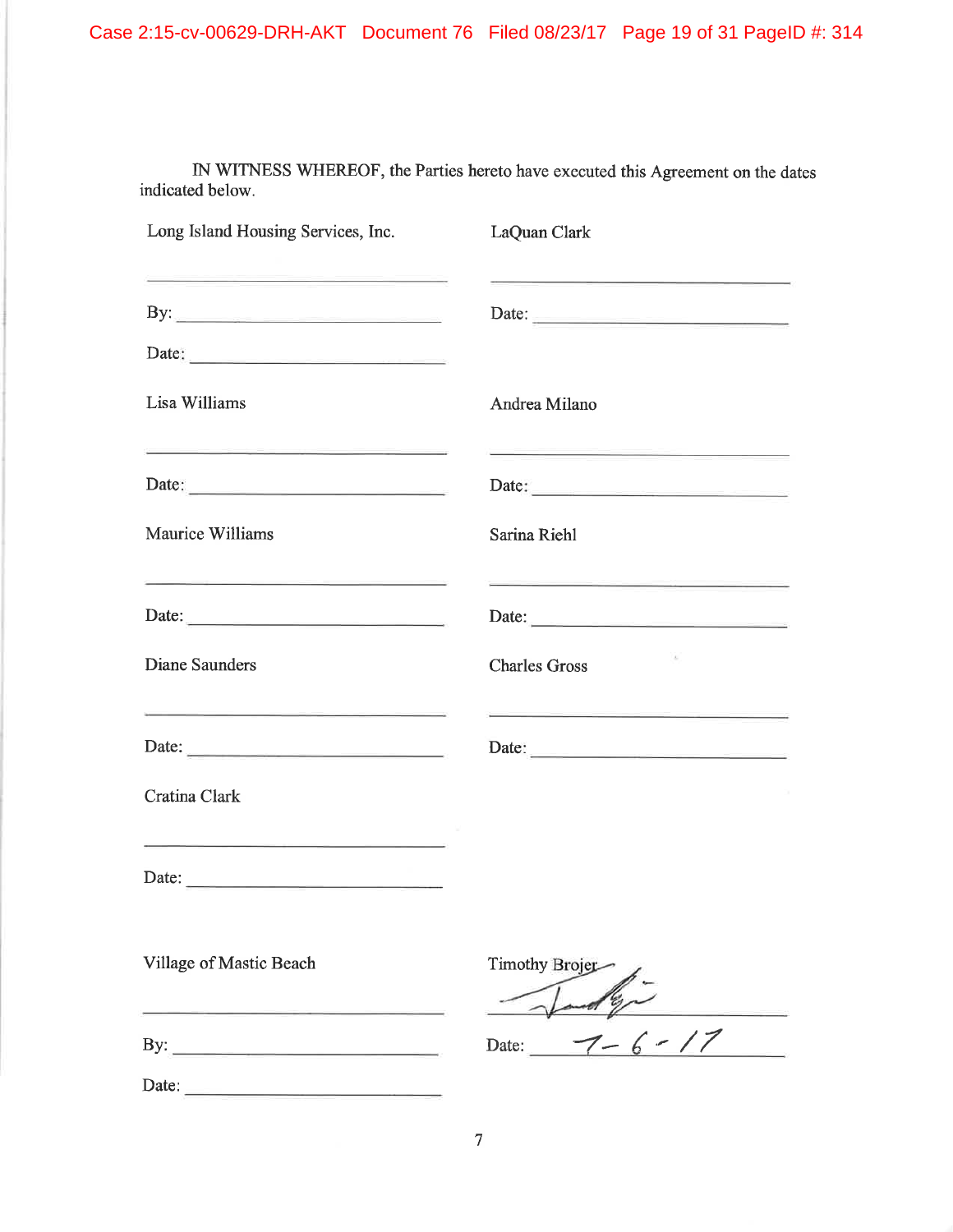Case 2:15-cv-00629-DRH-AKT Document 76 Filed 08/23/17 Page 20 of 31 PageID #: 315

#### EXHIBIT A

| UNITED STATES DISTRICT COURT                                                              |   |                           |
|-------------------------------------------------------------------------------------------|---|---------------------------|
| <b>EASTERN DISTRICT OF NEW YORK</b>                                                       |   |                           |
|                                                                                           | X |                           |
| LONG ISLAND HOUSING SERVICES, INC.,                                                       |   |                           |
| LISA WILLIAMS, MAURICE WILLIAMS,                                                          |   |                           |
| DIANE SAUNDERS, CRATINA CLARK,                                                            |   |                           |
| LAQUAN CLARK, ANDREA MILANO,                                                              |   |                           |
| SARINA RIEHL, AND CHARLES GROSS,                                                          |   |                           |
| Plaintiffs,                                                                               |   | No. 15-CV-0629 (DRH)(AKT) |
| V.                                                                                        |   |                           |
| VILLAGE OF MASTIC BEACH and TIMOTHY<br>BROJER, in his individual and official capacities, |   |                           |
| Defendants.                                                                               |   |                           |
|                                                                                           |   |                           |

#### STIPULATION AND ORDER OF DISMISSAL

Whereas, Plaintiffs and Defendants, through their undersigned counsel, stipulate and agree as follows:

1. Pursuant to the terms of the Settlement Agreement signed by the parties on \_\_\_\_\_\_\_\_\_\_\_, 2017 and attached hereto, and subject to the terms of this Stipulation and Order, this action is hereby dismissed with prejudice.

2. The Court shall retain jurisdiction over this action for the sole purpose of enforcing compliance with the terms of the Settlement Agreement. Any party seeking the assistance of the Court to enforce compliance with the terms of the Settlement Agreement, or seeking such other assistance as may be necessary and appropriate to implement the intent of the Settlement Agreement, shall submit a letter to the Court, not to exceed three pages (exclusive of attachments), setting forth the relief sought. Such letter shall certify, in accordance with paragraph 12 of the Settlement Agreement, that the parties have tried to resolve their dispute informally before seeking the assistance of the Court.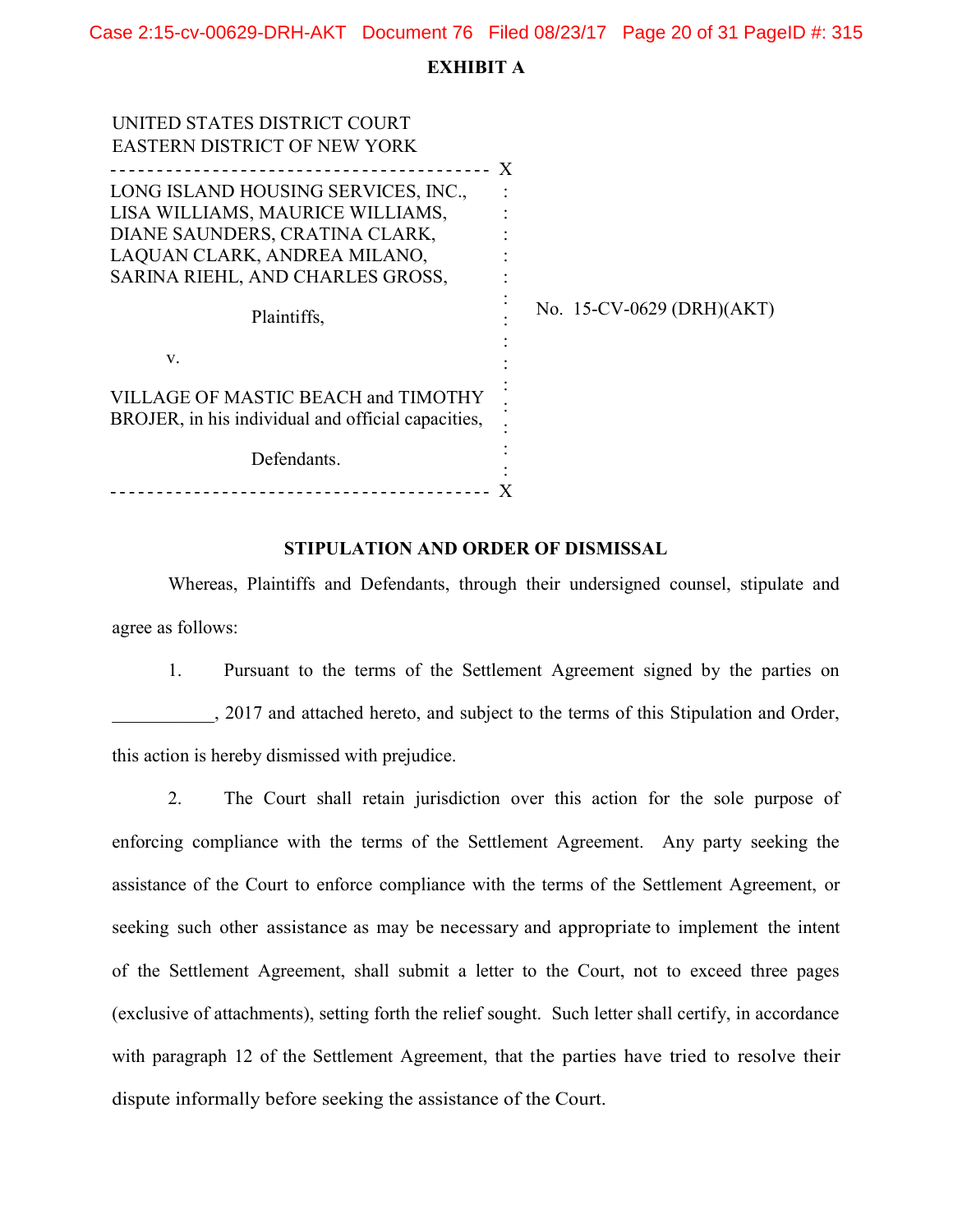3. The jurisdiction of this Court for the limited purpose set forth herein shall terminate three years from entry of this Stipulation and Order or upon final dissolution of the Village of Mastic Beach (the "Village"), whichever is sooner. Upon final dissolution of the Village (provided such dissolution occurs within three years of entry of this Stipulation and Order), the Village shall promptly notify the Court by letter.

[Signature Page to Follow]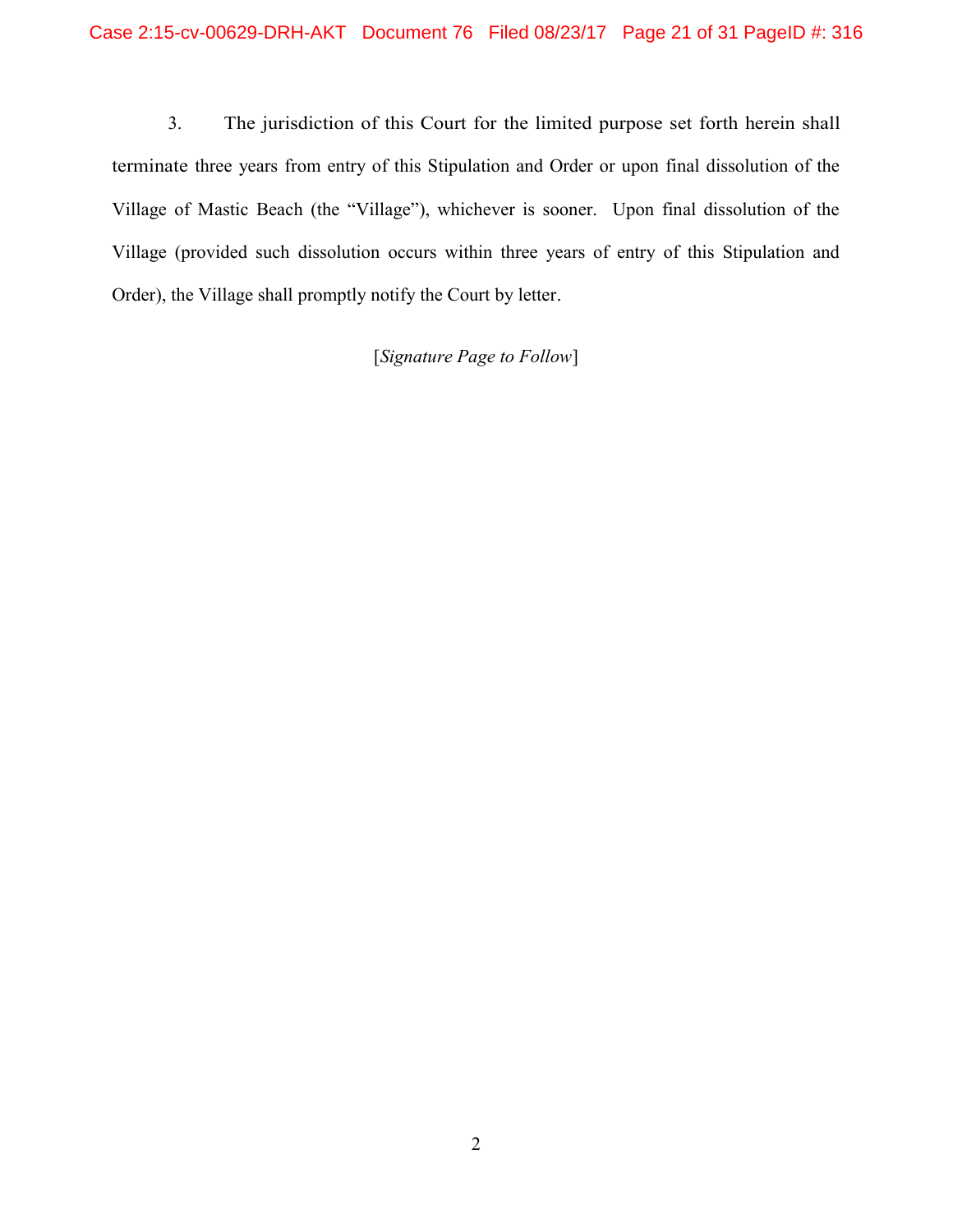Dated: \_\_\_\_\_\_\_\_\_\_\_\_, 2017

### COOLEY LLP

 $\mathbf{B}$ y:

Joseph M. Drayton Jennifer Lerner Kara C. Wilson 1114 Avenue of the Americas New York, NY 10036 Tel: (212) 479-6000 Fax: (212) 479-6275

LAWYERS' COMMITTEE FOR CIVIL RIGHTS UNDER LAW Joseph D. Rich (admitted pro hac vice) Mateya B. Kelley (admitted pro hac vice) Thomas S. Silverstein (admitted pro hac vice) 1401 New York Avenue, N.W., Suite 400 Washington, D.C. 20005 Tel: (202) 662-8600 Fax: (202) 783-0857

Brian Corman (admitted pro hac vice) Cohen Milstein Sellers & Toll PLLC 1100 New York Avenue, NW, Suite 500 Washington, DC 20005 T: (202) 408-4600 F: (202) 408-4699 bcorman@cohenmilstein.com

Attorneys for Plaintiffs

#### SOKOLOFF STERN LLP

 $\mathbf{By:}$ 

Brian S. Sokoloff Mark A. Radi 179 Westbury Avenue Carle Place, NY 11514 (516) 334-4500 Attorneys for Defendant Village of Mastic Beach

### DEVITT SPELLMAN BARRETT, LLP

By: David H. Arntsen Joshua S. Shteierman 50 Route 111 Smithtown, NY 11787 (631) 724-8833 Attorneys for Defendant Timothy Brojer

It is so ORDERED this \_\_\_\_\_\_ day of \_\_\_\_\_\_\_\_, 2017

Honorable Denis R. Hurley United States District Judge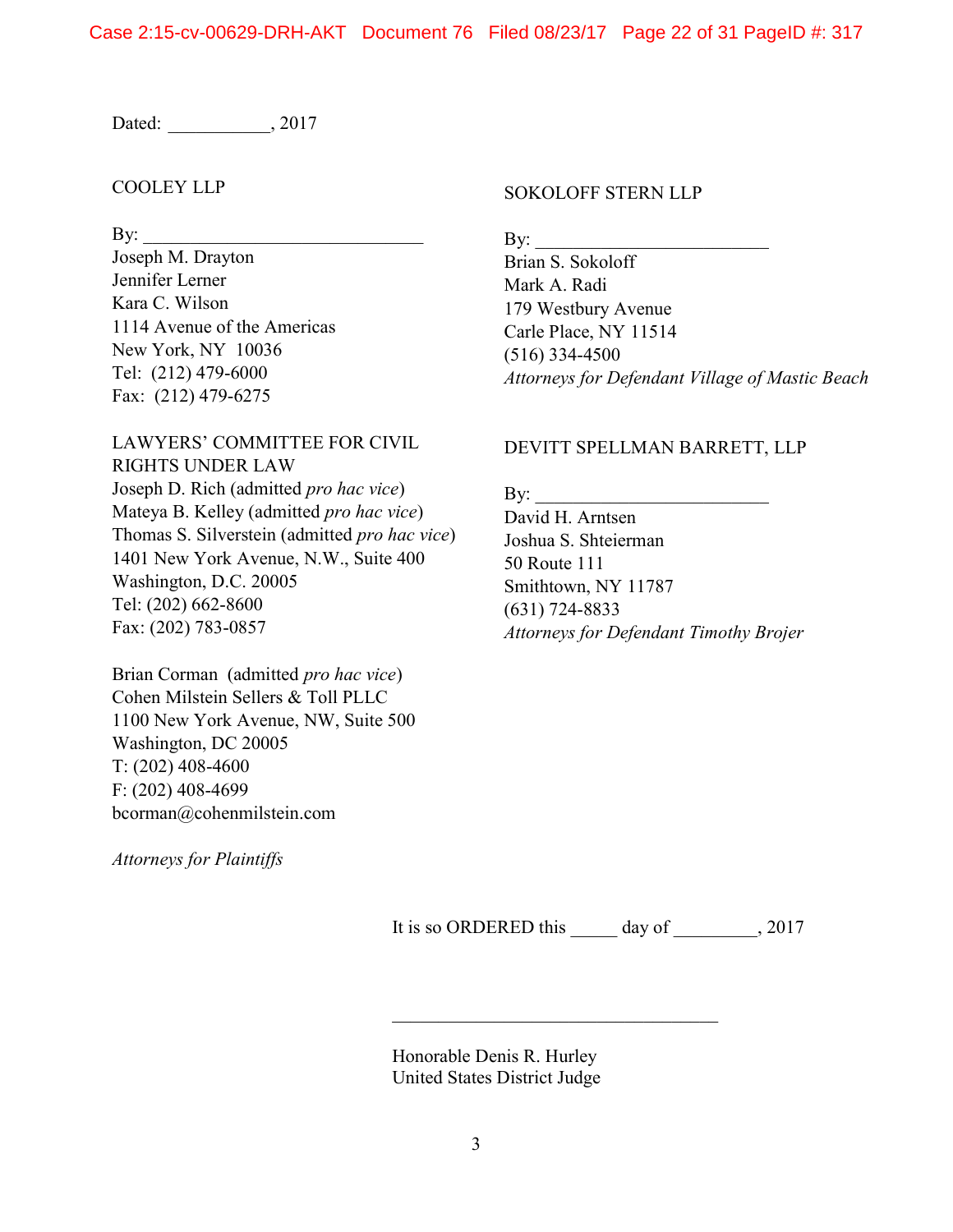# EXHIBIT B Case 2:15-cv-00629-DRH-AKT Document 76 Filed 08/23/17 Page 23 of 31 PageID #: 318

# COMPLIANCE WITH CONSTITUTIONAL DUE PROCESS PROTECTIONS AND THE NEW YORK STATE UNIFORM CODE

## To: Village of Mastic Beach Board, Department of Building and Housing, and Department of Public Safety

 The New York State Uniform Fire Prevention and Building Code (the "Uniform Code") was recently amended, effective October 3, 2016. The amended Uniform Code incorporates, inter alia, the 2016 Uniform Code Supplement and the 2015 International Property Maintenance Code. See https://www.dos.ny.gov/dcea/CodeUpdate.html.

- A complete copy of the 2016 Uniform Code Supplement is available at: https://www.dos.ny.gov/dcea/pdf/2016%20DOS\_UniformCodeSupplement\_0321 2016.pdf.
- Complete copies of the 2015 International Property Maintenance Code and the other ICC 2015 codes adopted by New York State are available at: http://codes.iccsafe.org/New%20York%20State.html#2015.

In connection with enforcement of the amended Uniform Code and its required due process protections, please review, in particular, those provisions of the 2016 Uniform Code Supplement and the 2015 International Property Maintenance Code attached hereto.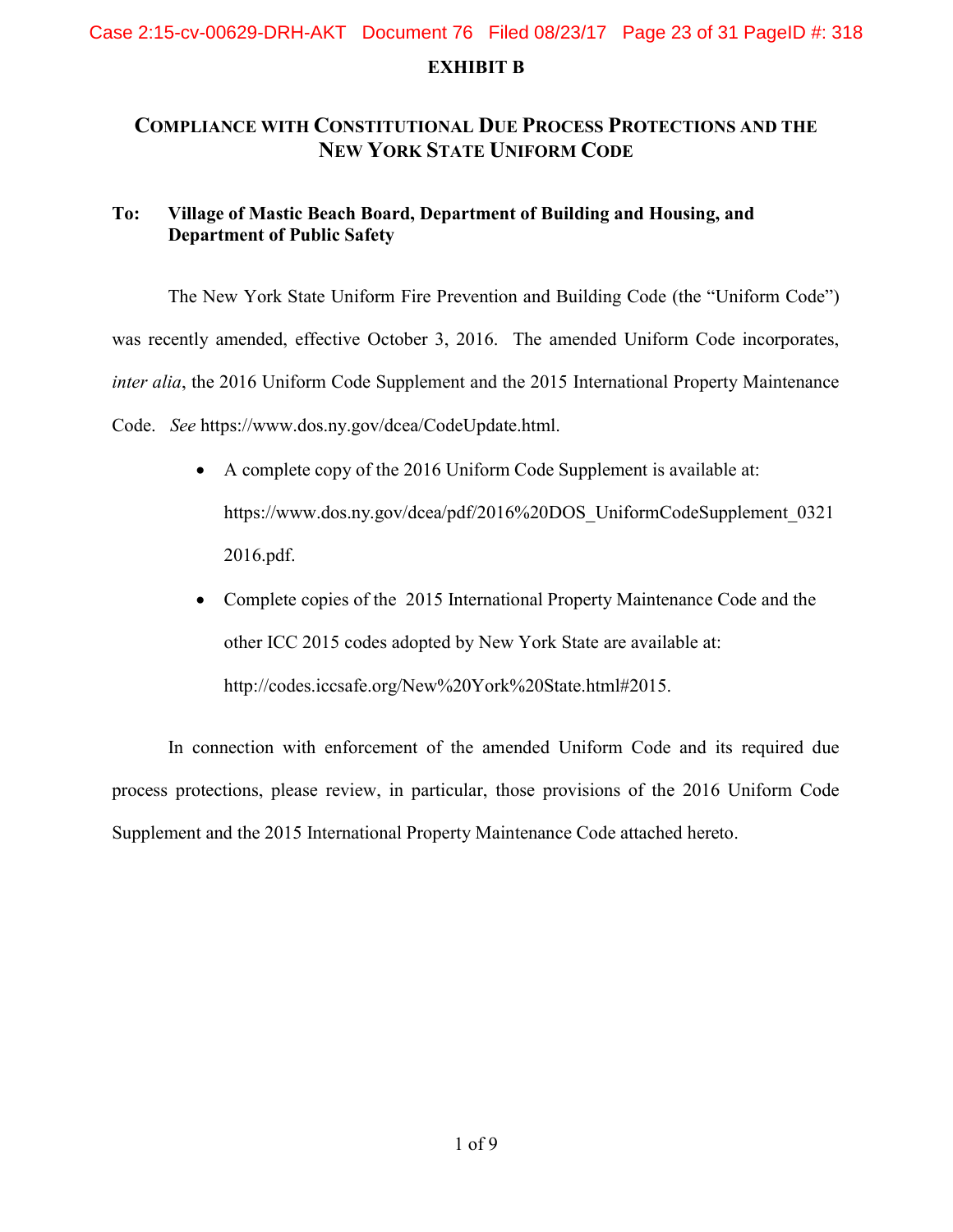#### 2016 UNIFORM CODE SUPPLEMENT

\*\*\*

\*\*\*

101.2.7 The Property Maintenance Code. The provisions of the 2015 IPMC shall apply to all existing residential and nonresidential structures and all existing premises and constitute minimum requirements and standards for premises, structures, equipment and facilities for light, ventilation, space, heating, sanitation, protection from the elements, a reasonable level of safety from fire and other hazards, and for a reasonable level of sanitary maintenance; the responsibility of owners, an owner's authorized agent, operators and occupants; the occupancy of existing structures and premises, and for administration, enforcement and penalties.

101.2.7.4 Unsafe structures and equipment. If during the inspection of a premises, building or structure, or any building system or equipment, in whole or in part, constitutes a clear and imminent threat to human life, safety or health, the authority having jurisdiction charged with the administration and enforcement of the Uniform Code shall exercise its powers in due and proper manner so as to extend to the public protection from the hazards of threat to human life, safety, or health.

101.2.7.4.1 Unsafe structures. An unsafe structure is one that is found to be dangerous to the life, health, property or safety of the public or the occupants of the structure by not providing minimum safeguards to protect or warn occupants in the event of fire, or because such structure contains unsafe equipment or is so damaged, decayed, dilapidated, structurally unsafe, or of such faulty construction or unstable foundation, that partial or complete collapse is possible.

101.2.7.4.2 Unsafe equipment. Unsafe equipment includes any boiler, heating equipment, elevator, moving stairway, electrical wiring or device, flammable liquid containers or other equipment on the premises or within the structure that is in such disrepair or condition that such equipment is a hazard to life, health, property or safety of the public or occupants of the premises or structure.

101.2.7.4.3 Structure unfit for human occupancy. A structure is unfit for human occupancy whenever such structure is unsafe, unlawful or, because of the degree to which the structure is in disrepair or lacks maintenance, is unsanitary, vermin or rat infested, contains filth and contamination, or lacks ventilation, illumination, sanitary or heating facilities or other essential equipment required by the 2015 IPMC, or because the location of the structure constitutes a hazard to the occupants of the structure or to the public.

101.2.7.4.4 Unlawful structure. An unlawful structure is one found in whole or in part to be occupied by more persons than permitted under the 2015 IPMC, or was erected, altered or occupied contrary to law.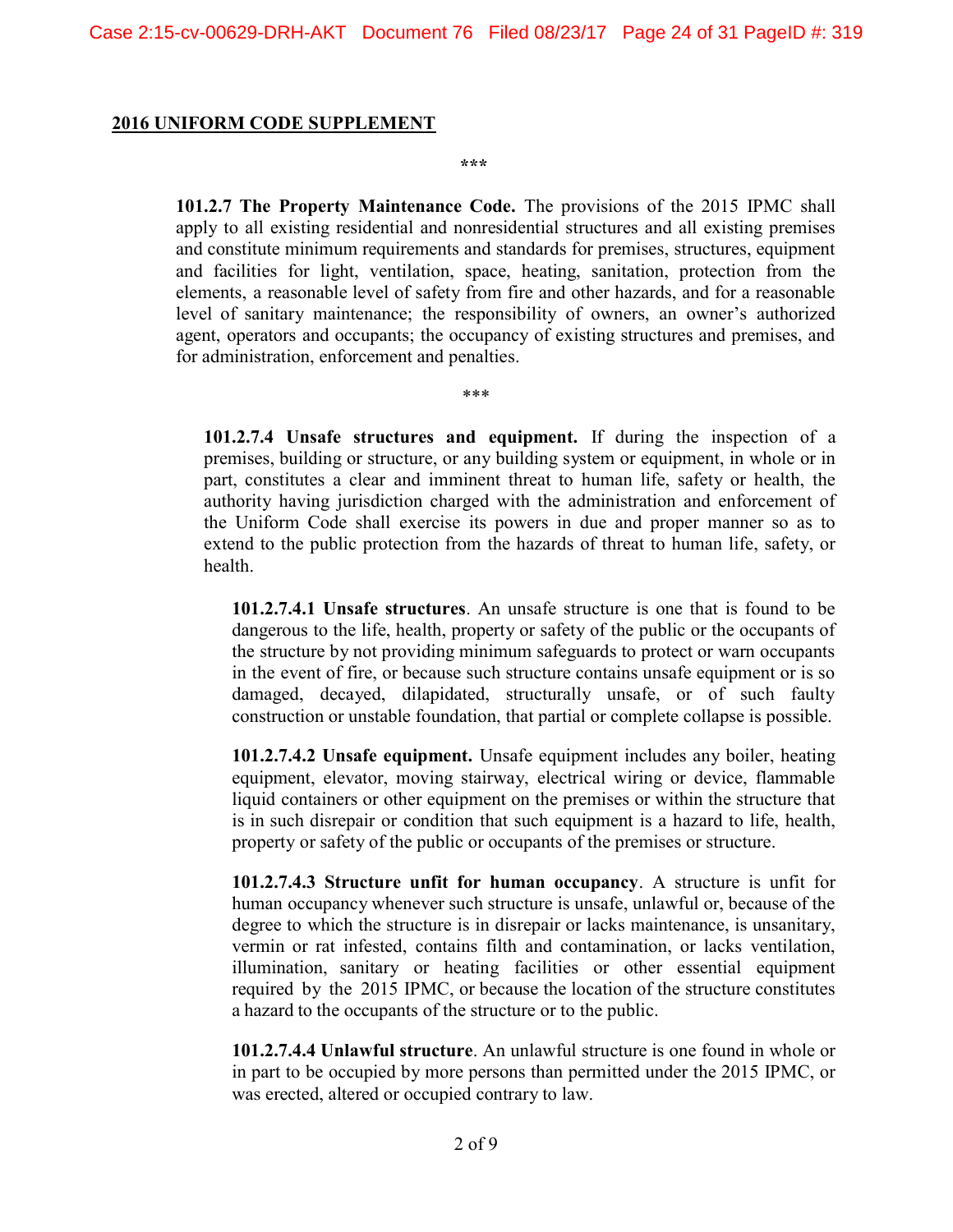101.2.7.5 Vacant structures. Vacant structures shall comply with the 2015 IPMC and the 2015 IFC.

101.2.7.6 Notice. Whenever a structure or equipment has been condemned under the provisions of the 2015 IPMC, a notice shall be posted in a conspicuous place in or about the structure affected by such notice. If the notice pertains to equipment, it shall also be placed on the condemned equipment.

101.2.7.7 Prohibited occupancy. No person shall occupy placarded premises or shall operate placarded equipment.

101.2.7.8 Placard removal. The placard shall be removed whenever the defect or defects upon which the condemnation and placarding action were based have been eliminated.

101.2.7.9 Imminent danger. The authority having jurisdiction is authorized to order and require the occupants to vacate premises when there exists:

- 1. Imminent danger of failure or collapse of a building or structure which endangers life;
- 2. A structure in which any part of the structure has fallen and life is endangered by the occupation of the structure; or
- 3. An actual or potential danger to the building occupants or those in the proximity of any structure because of explosives, explosive fumes or vapors or the presence of toxic fumes, gases or materials; or
- 4. Operation of defective or dangerous equipment.

The Authority Having Jurisdiction shall require the posting at each entrance to such structure a notice reading as follows: "This Structure is Unsafe and its Occupancy Has Been Prohibited by the Code Enforcement Official." It shall be unlawful for any person to enter such structure except for the purpose of securing the structure, making the required repairs, removing the hazardous condition or of demolishing the same.

\*\*\*

102.2 Other laws and regulations. The Uniform Code is promulgated pursuant to Article 18 of the New York State Executive Law. The provisions of the Uniform Code shall not be deemed to nullify any federal, state or local law, ordinance, administrative code, rule or regulation relating to any matter as to which the Uniform Code does not provide. However:

1. Pursuant to Section 383(1) of the Executive Law, and except as otherwise provided in subparagraphs a, b and c of Section 383 of the Executive Law, the provisions of the Uniform Code supersede any other provision of a general, special or local law, ordinance, administrative code, rule or regulation inconsistent or in conflict with the Uniform Code;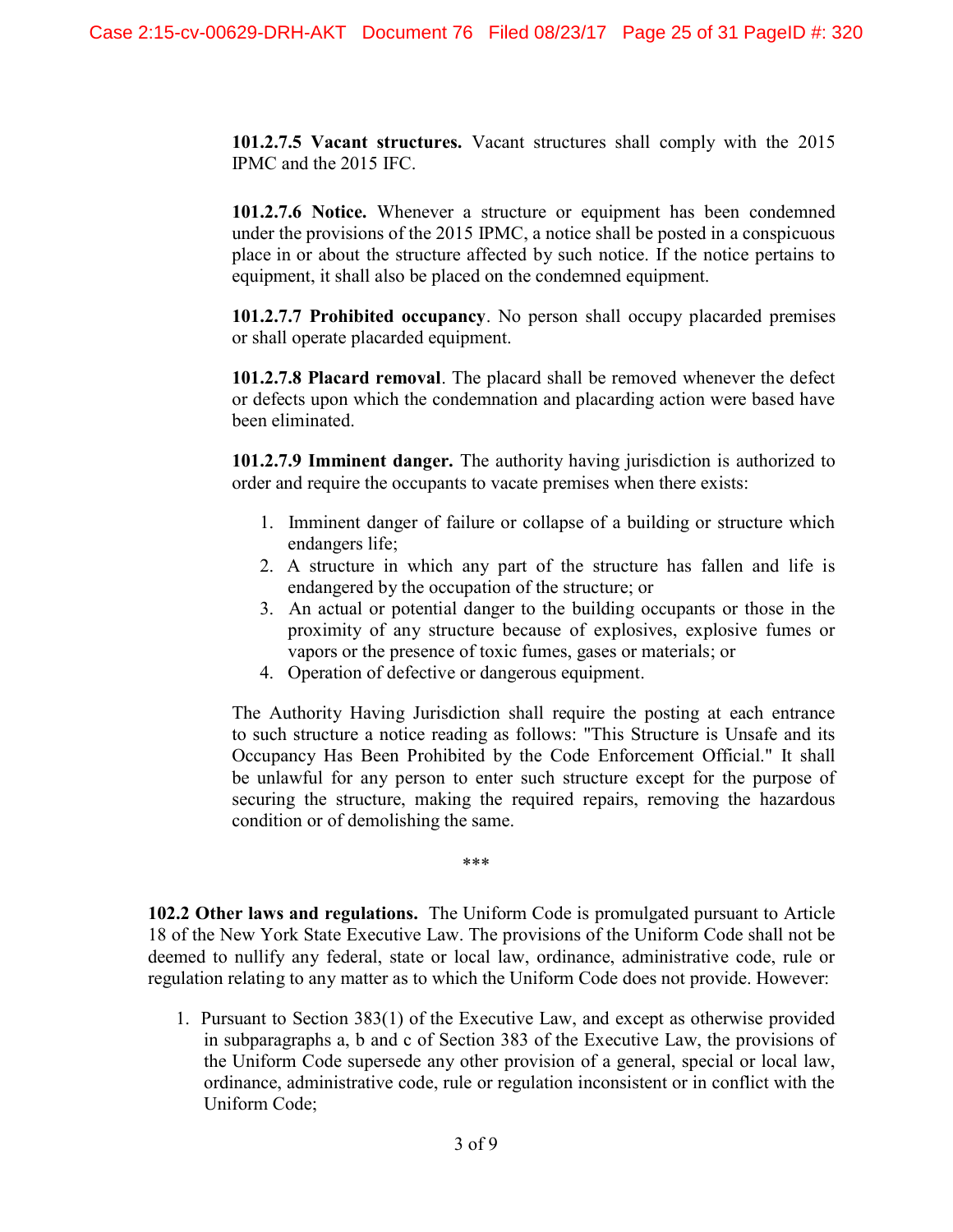- 2. Pursuant to Section 379(3) of the Executive Law, no city, town, village, county or other municipality shall have the power to supersede, void, repeal, or make less restrictive any provision of the Uniform Code; and
- 3. The ability of any city, town, or village, or the County of Nassau, to enact or adopt, and to enforce, a local law or ordinance imposing higher or more restrictive standards for construction within the jurisdiction of such city, town, village, or county than are applicable generally to such city, town, village, or county in the Uniform Code is subject to the provisions and requirements of Section 379 of the Executive Law.

Nothing is this Section 102.2 shall be construed: (1) as affecting the authority of the State Labor Department to enforce a safety or health standard issued under provisions of Sections 27 and 27-a of the Labor Law; (2) to relieve a person from complying with a stricter standard issued pursuant to the Occupational Safety and Health Act of 1970, as amended; or, (3) as superseding, limiting, impairing or otherwise affecting any provision in Parts 1219 to 1227 of Title 19 of the New York Codes, Rules and Regulations, as now in effect and as hereafter amended from time to time.

\*\*\*

107.1 Administration and enforcement. In this Chapter 1, the governmental unit or agency responsible for administration and enforcement of the Uniform Code with respect to a building or structure is referred to as the "authority having jurisdiction."

The identity of the authority having jurisdiction in a given situation is determined in accordance with Article 18 of the Executive Law and the regulations promulgated pursuant to Executive Law § 381(1). In general, the authority having jurisdiction is the local government (as that term is defined in Executive Law  $\S$  372(11)) in which the building or structure is located. In certain situations, the authority having jurisdiction may be the county in which the building or structure is located. In certain other cases, a State agency may be the authority having jurisdiction.

Administration and enforcement of the Uniform Code shall be in accordance with the following, as applicable:

1. Each city, town, village or county that is responsible for administration and enforcement of the Uniform Code shall provide for such administration and enforcement by local law, ordinance or other appropriate regulation, and shall administer and enforce the Uniform Code in accordance with the code enforcement program established by such local law, ordinance or other appropriate regulation, or combination thereof. Such code enforcement program must include the features described in 19 NYCRR 1203.3 and must satisfy all other requirements of 19 NYCRR Part 1203 ("Uniform Code: Minimum Standards for Administration and Enforcement").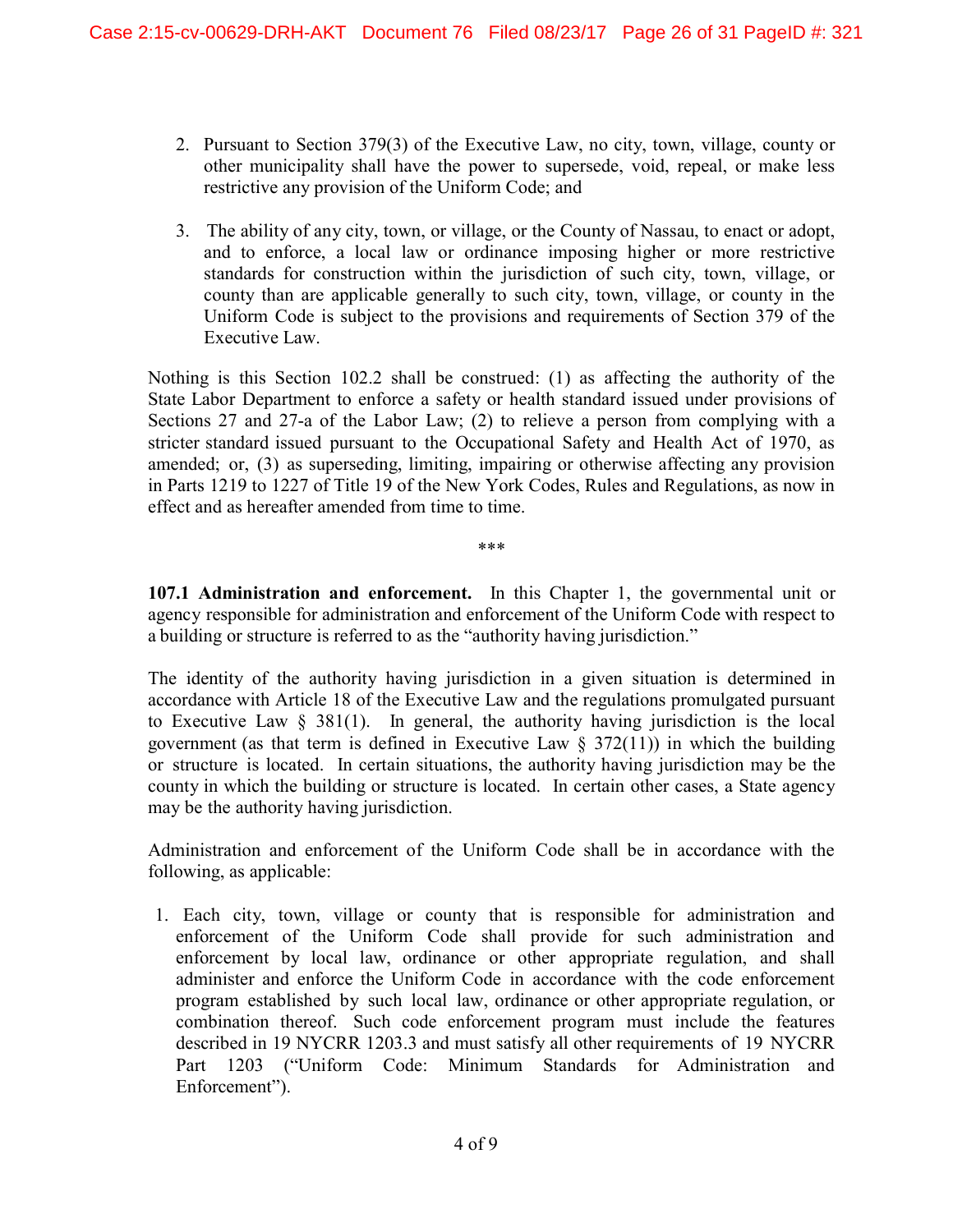- 2. Each State agency accountable under 19 NYCRR section 1201.2(d) for administration and enforcement of the Uniform Code shall provide for such administration and enforcement in accordance with 19 NYCRR Part 1204.
- 3. Each governmental agency accountable under 19 NYCRR section 1201.2 for administration and enforcement of the Uniform Code and not otherwise included in the two preceding paragraphs shall provide for such administration and enforcement in regulation, and shall administer and enforce the Uniform Code in accordance with such regulation. Such regulation must include the features described in 19 NYCRR 1203.3.

Every governmental unit or agency thereof charged with administration and enforcement of the Uniform Code shall exercise its powers in due and proper manner so as to extend to the public protection from the hazards of fire and inadequate building construction.

107.1. Due process. Nothing in this Chapter 1, or elsewhere in the Uniform Code, or in any regulation promulgated pursuant to Executive Law  $\S$  381(1), shall be construed as authorizing any governmental unit or agency responsible for administration and enforcement of the Uniform Code to do so in a manner that deprives any person or entity of due process of law. In particular, but not by way of limitation, nothing in this Chapter 1 relating to posting, placarding and/or condemnation of buildings or structures that are unsafe, unfit for human occupancy or unlawful shall be construed as authorizing any governmental unit or agency responsible for administration and enforcement of the Uniform Code to post, placard or condemn any such building or structure and/or to remove any owner or occupant or cause any owner or occupant to be removed from any such building or structure without providing such notice and opportunity to be heard (and, if applicable, right of appeal) as may be required under the applicable circumstances by applicable Constitutional provisions. (emphasis added)

107.1.2 Imminent danger. In cases of imminent danger, posting, placarding, and condemning a building or structure and removing owners and occupants or causing owners and occupants to be removed without first providing an opportunity to be heard shall be permitted to the extent consistent with applicable Constitutional provisions, provided that the affected persons and entities are afforded the opportunity for a post- action hearing to the extent required by applicable Constitutional provisions. (emphasis added)

107.2 Modification. No town, village, city or county, nor any state agency charged with the administration and enforcement of Uniform Code may waive, modify or otherwise alter any provision of this code unless approved by the State Fire Prevention and Building Code Council in accordance with Section 379 of Article 18 of the Executive Law.

\*\*\*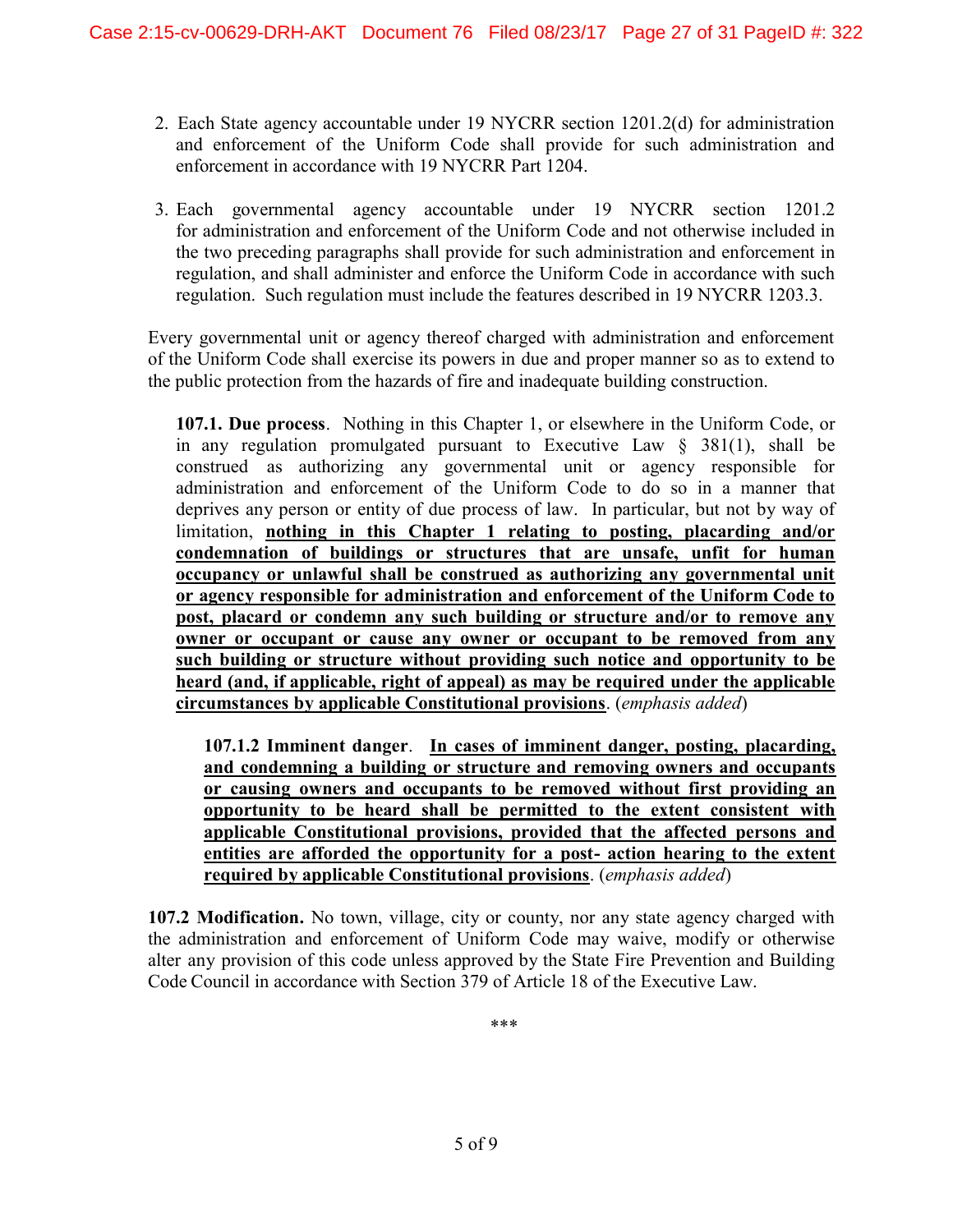#### 2016 INTERNATIONAL PROPERTY MAINTENANCE CODE (IPMC)

\*\*\*

104.3 Right of entry. Where it is necessary to make an inspection to enforce the provisions of this code, or whenever the code official has reasonable cause to believe that there exists in a structure or upon a premises a condition in violation of this code, the code official is authorized to enter the structure or premises at reasonable times to inspect or perform the duties imposed by this code, provided that if such structure or premises is occupied the code official shall present credentials to the occupant and request entry. If such structure or premises is unoccupied, the code official shall first make a reasonable effort to locate the owner, owners authorized agent or other person having charge or control of the structure or premises and request entry. If entry is refused, the code official shall have recourse to the remedies provided by law to secure entry. (*emphasis added*)

\*\*\*

107.1 Notice to person responsible. Whenever the code official determines that there has been a violation of this code or has grounds to believe that violation has occurred, notice shall be given in the manner prescribed in Sections 107.2 and 107.3 to the person responsible for the violation as specified in this code. Notices for condemnation procedures shall also comply with Section 108.3.

107.2 Form. Such notice prescribed in Section 107.1 shall be in accordance with all of the following:

- 1. Be in writing.
- 2. Include a description of the real estate sufficient for identification.
- 3. Include a statement of the violation or violations and why the notice is being issued.
- 4. Include a correction order allowing a reasonable time to make the repairs and improvements required to bring the dwelling unit or structure into compliance with the provisions of this code.
- 5. Inform the property owner or owner's authorized agent of the right to appeal.
- 6. Include a statement of the right to file a lien in accordance with Section 106.3.

107.3 Method of service. Such notice shall be deemed to be properly served if a copy thereof is:

- 1. Delivered personally;
- 2. Sent by certified or first-class mail addressed to the last known address; or
- 3. If the notice is returned showing that the letter was not delivered, a copy thereof shall be posted in a conspicuous place in or about the structure affected by such notice.

\*\*\*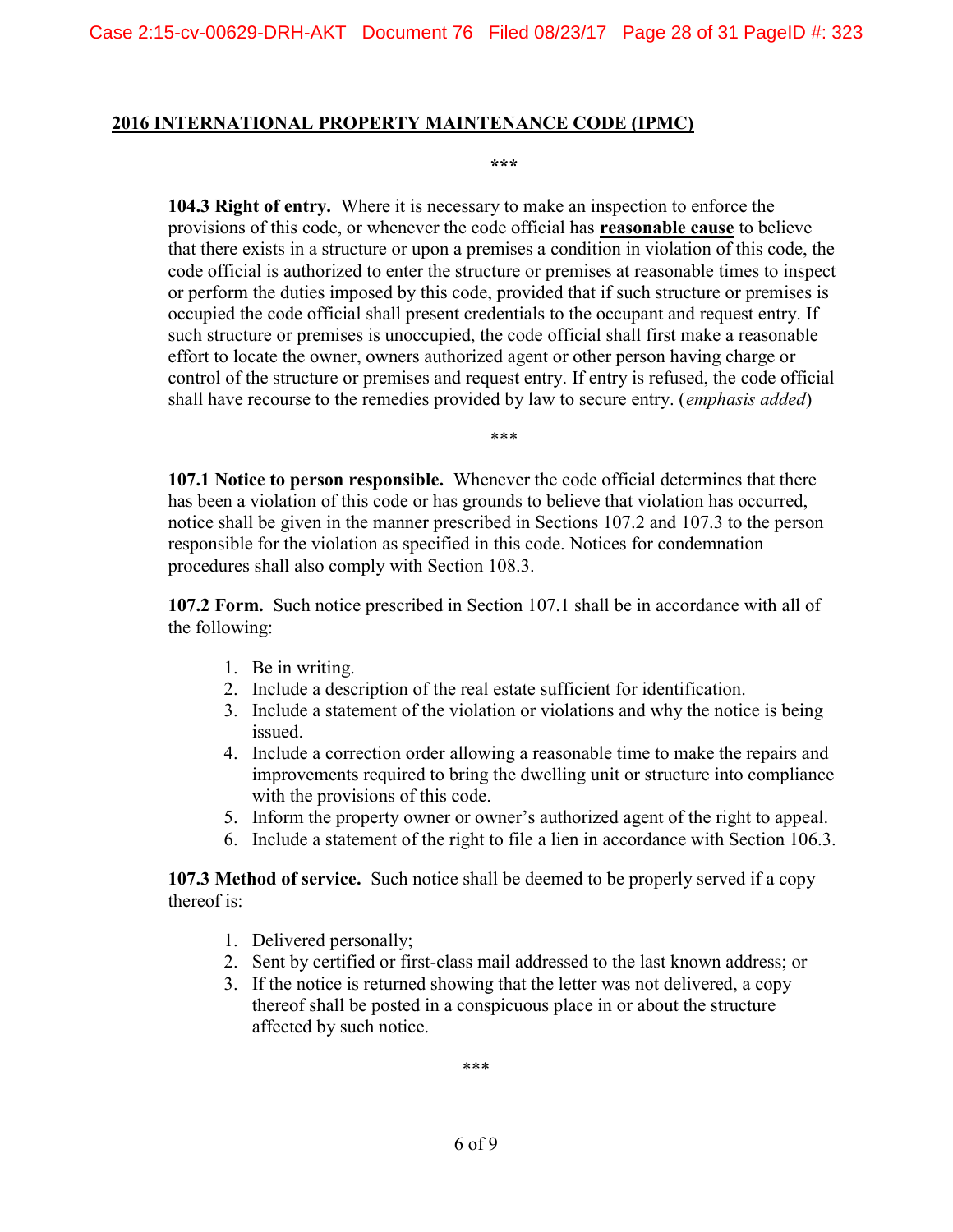108.1 General. When a structure or equipment is found by the code official to be unsafe, or when a structure is found unfit for human occupancy, or is found unlawful, such structure shall be condemned pursuant to the provisions of this code.

108.1.1 Unsafe structures. An unsafe structure is one that is found to be dangerous to the life, health, property or safety of the public or the occupants of the structure by not providing minimum safeguards to protect or warn occupants in the event of fire, or because such structure contains unsafe equipment or is so damaged, decayed, dilapidated, structurally unsafe or of such faulty construction or unstable foundation, that partial or complete collapse is possible.

108.1.2 Unsafe equipment. Unsafe equipment includes any boiler, heating equipment, elevator, moving stairway, electrical wiring or device, flammable liquid, containers or other equipment on the premises or within the structure which is in such disrepair or condition that such equipment is a hazard to life, health, property or safety of the public or occupants of the premises or structure.

108.1.3 Structure unfit for human occupancy. A structure is unfit for human occupancy whenever the code official finds that such structure is unsafe, unlawful or, because of the degree to which the structure is in disrepair or lacks maintenance, is insanitary, vermin or rat infested, contains filth and contamination, or lacks ventilation, illumination, sanitary or heating facilities or other essential equipment required by this code, or because the location of the structure constitutes a hazard to the occupants of the structure or to the public.

108.1.4 Unlawful structure. An unlawful structure is one found in whole or in part to be occupied by more persons than permitted under this code, or was erected, altered or occupied contrary to law.

\*\*\*

108.3 Notice. Whenever the code official has condemned a structure or equipment under the provisions of this section, notice shall be posted in a conspicuous place in or about the structure affected by such notice and served on the owner, owner's authorized agent or the person or persons responsible for the structure or equipment in accordance with Section 107.3. If the notice pertains to equipment, it shall be placed on the condemned equipment. The notice shall be in the form prescribed in Section 107.2.

108.4 Placarding. Upon failure of the owner, owner's authorized agent or person responsible to comply with the notice provisions within the time given, the code official shall post on the premises or on defective equipment a placard bearing the word "Condemned" and a statement of the penalties provided for occupying the premises, operating the equipment or removing the placard.

108.4.1 Placard removal. The code official shall remove the condemnation placard whenever the defect or defects upon which the condemnation and placarding action were based have been eliminated. Any person who defaces or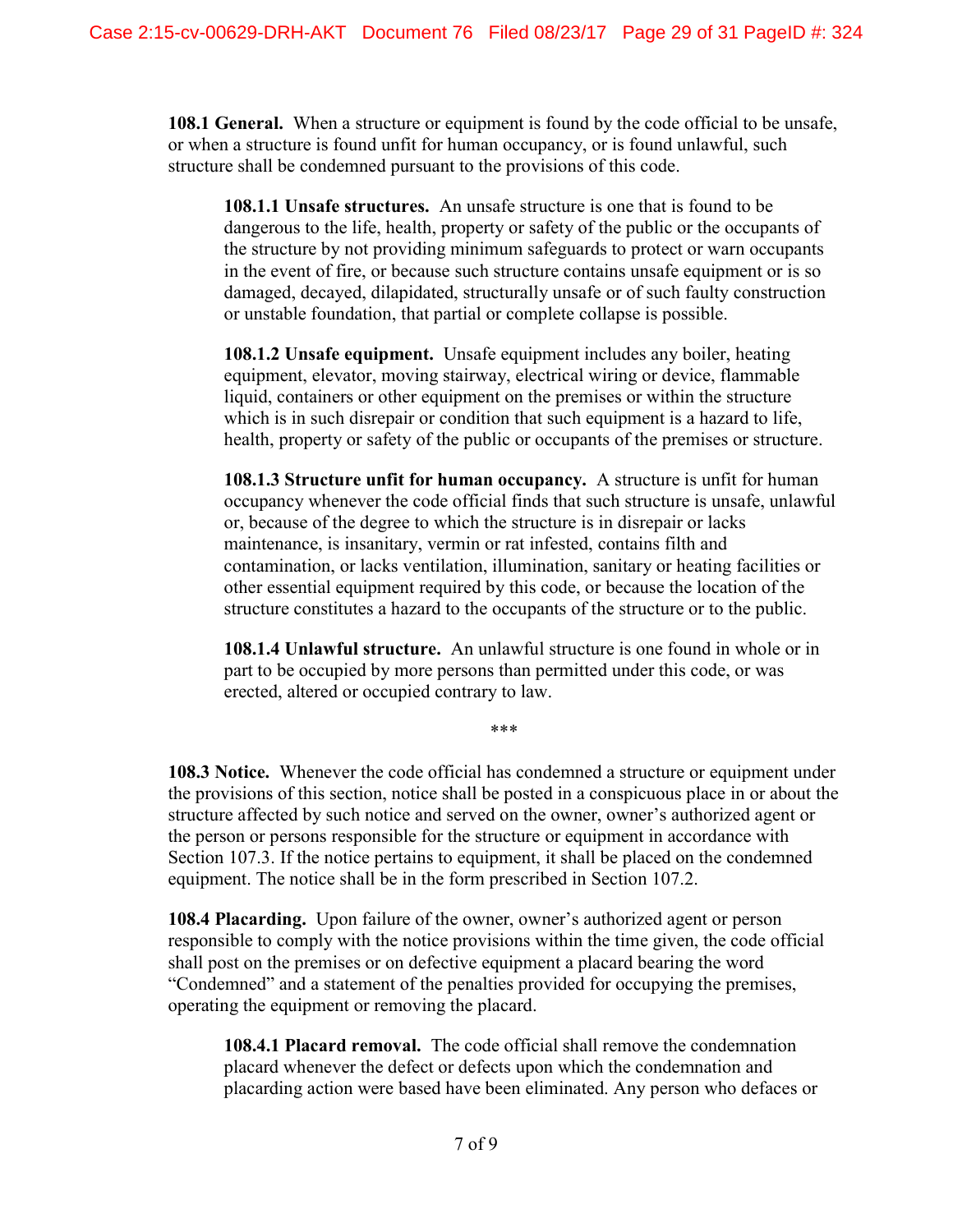removes a condemnation placard without the approval of the code official shall be subject to the penalties provided by this code.

108.5 Prohibited occupancy. Any occupied structure condemned and placarded by the code official shall be vacated as ordered by the code official. Any person who shall occupy a placarded premises or shall operate placarded equipment, and any owner, owner's authorized agent or person responsible for the premises who shall let anyone occupy a placarded premises or operate, placarded equipment shall be liable for the penalties provided by this code.

108.6 Abatement methods. The owner, owner's authorized agent, operator or occupant of a building, premises or equipment deemed unsafe by the code official shall abate or cause to be abated or corrected such unsafe conditions either by repair, rehabilitation, demolition or other approved corrective action,

108.7 Record. The code shall cause a report to be filed on an unsafe condition. The report shall state the occupancy of the structure and the nature of the unsafe condition.

\*\*\*

109.1 Imminent danger. When, in the opinion of the code official, there is imminent danger of failure or collapse of a building or structure that endangers life, or when any structure or part of a structure has fallen and life is endangered by the occupation of the structure, or when there is actual or potential danger to the building occupants or those in the proximity of any structure because of explosives, explosive fumes or vapors or the presence of toxic fumes, gases or materials, or operation of defective or dangerous equipment, the code official is hereby authorized and empowered to order and require the occupants to vacate the premises forthwith. The code official shall cause to be posted at each entrance to such structure a notice reading as follows: "This Structure Is Unsafe and Its Occupancy Has Been Prohibited by the Code Official." It shall be unlawful for any person to enter such structure except for the purpose of securing the structure, making the required repairs, removing the hazardous condition or of demolishing the same.

109.2 Temporary safeguards. Notwithstanding other provisions of this code, whenever, in the opinion of the code official, there is imminent danger due to an unsafe condition, the code official shall order the necessary work to be done, including the boarding up of openings, to render such structure temporarily safe whether or not the legal procedure herein described has been instituted; and shall cause such other action to be taken as the code official deems necessary to meet such emergency.

\*\*\*

109.6 Hearing. Any person ordered to take emergency measures shall comply with such order forthwith. Any affected person shall thereafter, upon petition directed to the appeals board, be afforded a hearing as described in this code.

\*\*\*